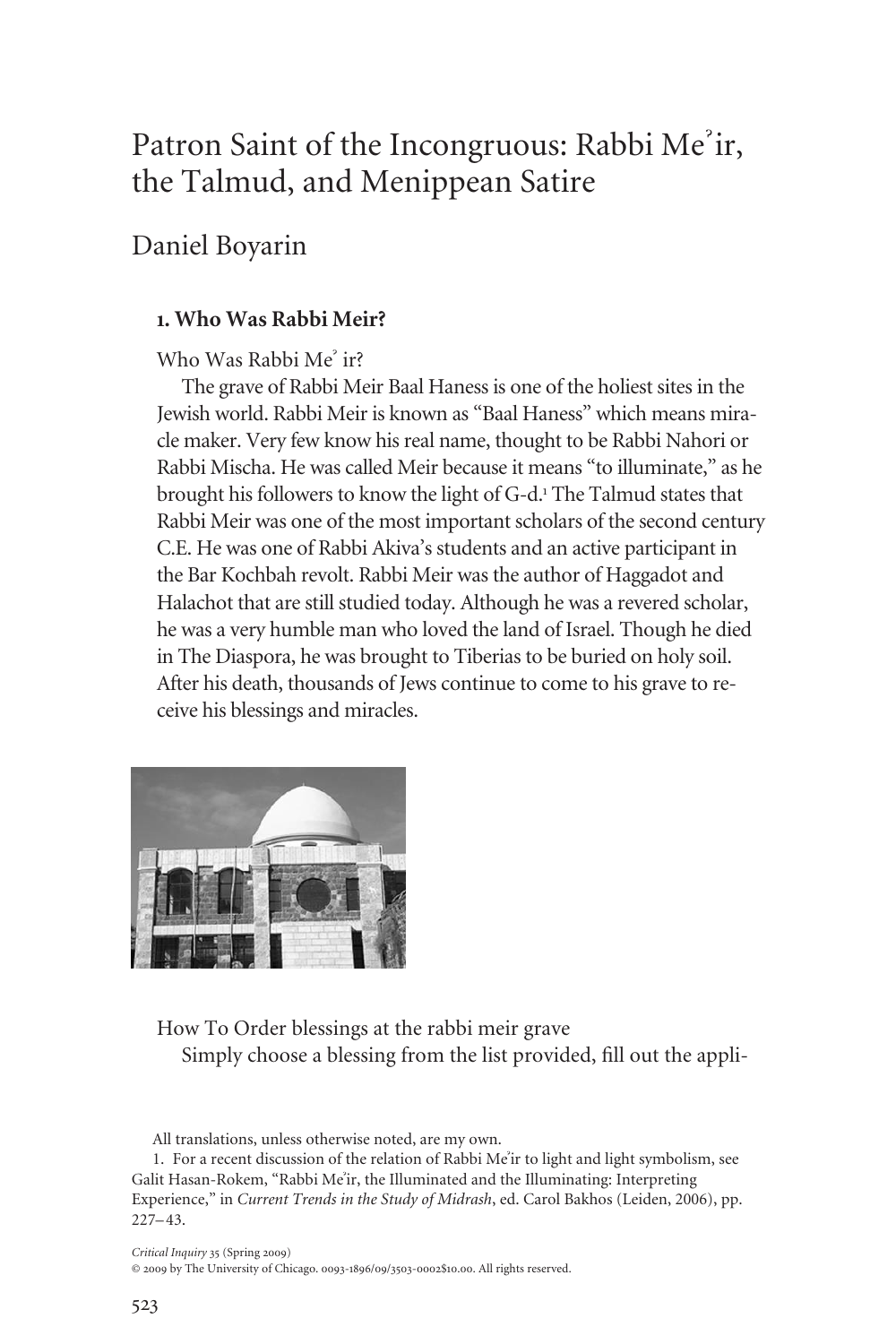cation form with your information, and we will provide you with a video record sent to your inbox within 15 business days for just 36\$. Order Form for Blessings by the rabbi.



How to order in a special candle lighting for health and seccess in life Fill out the application form with the informetion regarding the person you would like the candle to be lighted for his behalf.we will lighet the candle on your behalf and send you an authentic certificate of the candle lighting to your email with in 15 days for just 18\$.

Order form for bless and success candle lighting.<sup>2</sup>



2. www.jewishbless.com/pages/rabbi.html

DANIEL B OYARIN is the Hermann P. and Sophia Taubmann Professor of Talmudic Culture at the University of California, Berkeley, where he teaches in the rhetoric and Near Eastern studies departments. His most recent book, *Border Lines: The Partition of Judaeo-Christianity* (2004), won the award for historical research from the American Academy of Religion in 2006, the year in which he was inducted into the American Academy of Arts and Sciences. This essay is part of a forthcoming book, *Socrates and the Fat Rabbis,*which will appear in 2009, Deo volente. He doesn't think that venues like this are the occasion for humor.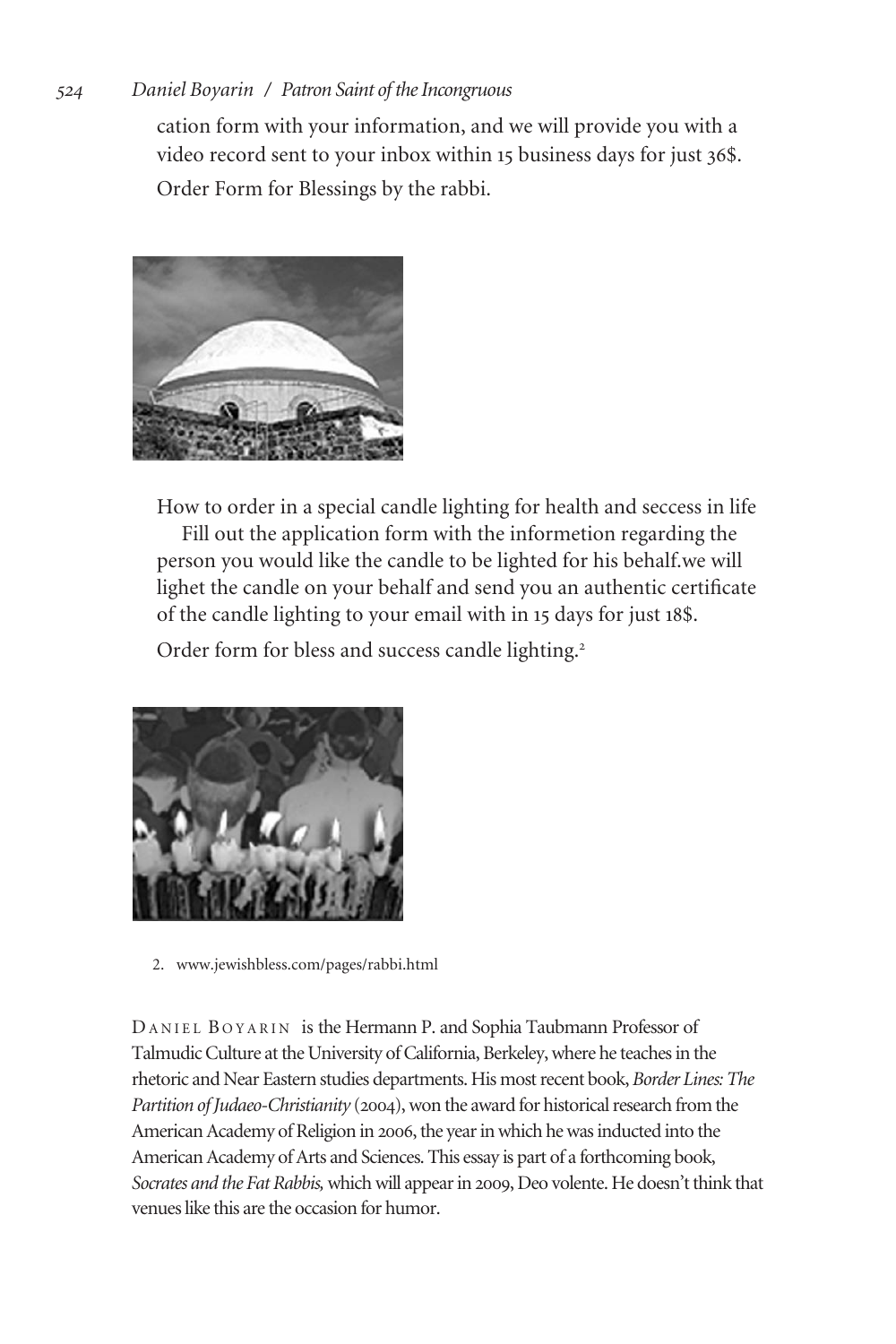Were Rabbi Me<sup>2</sup>ir Catholic, one dares to imagine that a life like this would justify beatification, at least, if not canonization. There are, after all, certainly the requisite miracles both in life and in death, for as another website would have it:

Some charities in Eretz Yisrael call themselves the "Charities of Rabbi Me'ir Baal Haness". This is a reference to a story told in the Talmud about the great Sage, Rabbi Me'ir, who was able to ward off serious dangers to himself and others by the simple declaration of "G-d of Me<sup>2</sup>ir, answer me!" It is a tradition that one who gives charity in memory of Rabbi Me<sup>2</sup>ir merits having his prayers answered in the merit of this great tzaddik [holy man]. Rabbi Me'irs tomb in Tiberias is a popular site for visiting and praying to have miracles performed in the merit of this "master of the miracle" 3

The storied burial site of the second-century Palestinian Rabbi Me'ir in Tiberias is virtually the Lourdes of the Jews, visited more often than any other such site in the Jewish world, and myriad miracles of healing and other saving graces are known to have been caused by him since the Middle Ages and will be attributed to him in the future. It fell to his fate, however, to be a Jew and not a Catholic, so absent any formal notion of naming saints in rabbinic Judaism, his apparent proximity in lifestyle to Catholic saints will have to do for his canonization in this collection of hagiographies. The modern Rabbi Me<sup>2</sup>ir somehow seems—not so surprisingly perhaps— closer in his profile, not only to a St. Jude, but to a nineteenthcentury Hassidic *Wunderrabbiner* or a twentieth-century North African miracle-working saint than to any figure that we could locate in late antiquity. Going back, however, to the time and text in which his "biography" came into being, the Babylonian Talmud, we will find—again not surprisingly—a somewhat different profile: earthier, wilder, indeed an altogether rather indecorous affair.<sup>4</sup> In this paper, I want to interrogate this

3. Rabbi Meridel Weinbach, "Rabbi Meir the Master of the Miracle," ohr.edu/yhiy/article.php/ 984

4. Although he is a Palestinian Rabbi of the second century, my interest here is in his legends as found in the Babylonian Talmud. His hagiographic narratives by the redactor/authors known in scholarly parlance as the *stamma'im*, including the very narrative that afforded him (much later) his nickname and power, belong, therefore, to late antiquity. Although at least some of these stories have partial sources or earlier versions in Palestinian literature, they are told in the Babylonian Talmud in the Babylonian Aramaic language and thus constitute a Babylonian corpus in their own right. It is, moreover, that corpus (owing to the dominance of the Babylonian Talmud in Jewish reading) that has formed the ongoing tradition of Rabbi Me'ir as well. Within the confines of this paper, of course, I shall have opportunity to analyze only a small part of the corpus. In another version, as a chapter in my forthcoming book *Socrates and the Fat Rabbis*, a more expansive selection of stories is treated.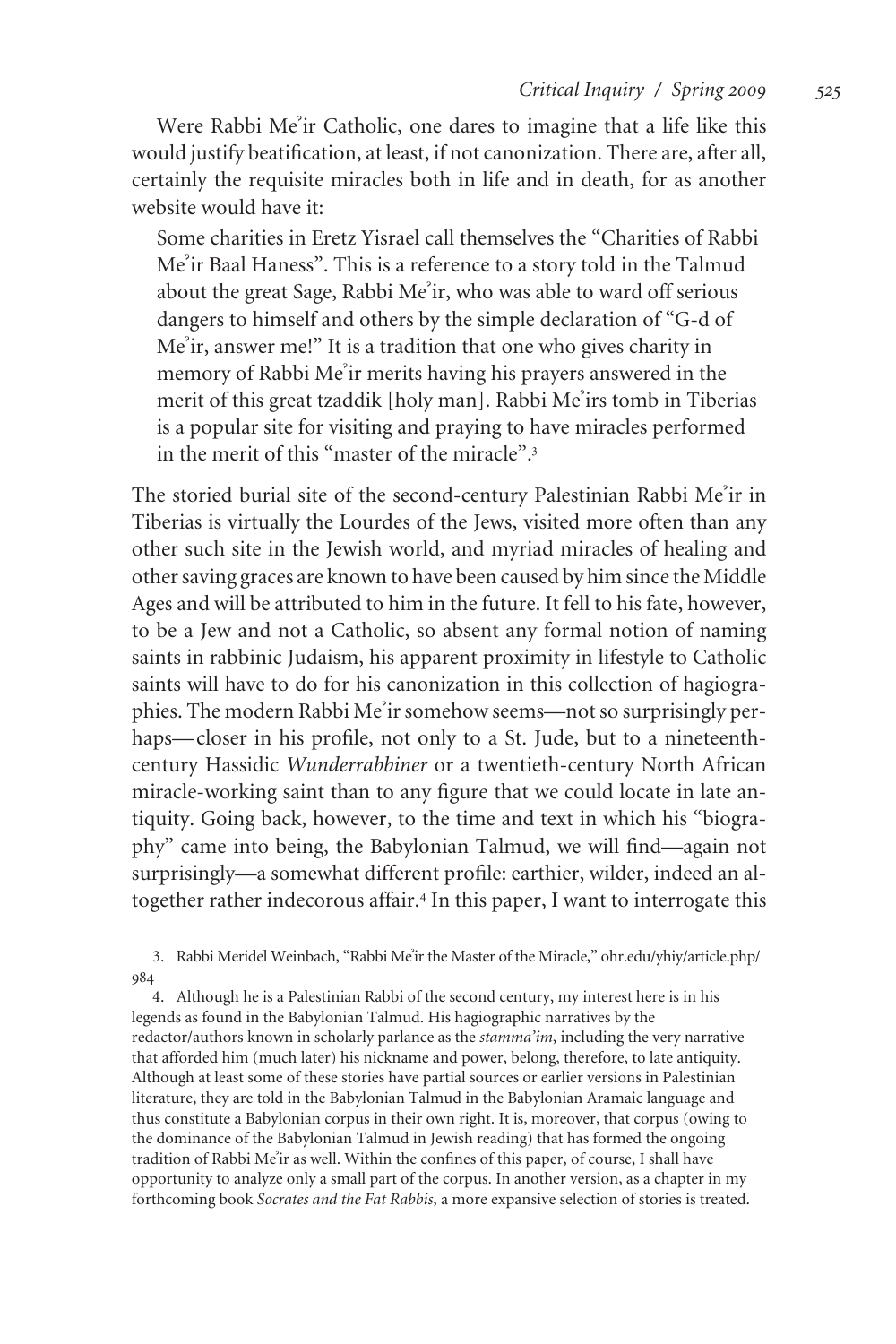indecorum itself, making a rather simple attempt to historicize sanctity, by which I mean hagiography (allowing that term its broadest possible scope), arguing that the Talmudic accounts of Rabbi Me'ir's life are as characteristic of the culture of the time of their production as the modern accounts are of theirs. The feature that I will focus on most directly in this text is a certain heterogeneity or hybridity in the presentation of the Rabbi in the Talmud, arguing that this very hybridity in the presentation of the holy man's life is one key to the import of the Talmud itself as a religious document and text.

Hybridity, even incongruity, is the very soil in which myriad late ancient texts were nurtured. One of the most characteristic features of the literature of later Hellenism (second through the fifth centuries) is its indecorous mix of earlier genres and linguistic registers. As educed by Mikhail Bakhtin, the period is a time of literary and cultural upheaval associated with the development of such literary forms as Menippean satire, the parodic dialogues of Lucian, and the novel. Menippean satire, also known as *spoudogeloion* ("serious laughing"; the seriocomic), is a peculiar type of literature produced by and for intellectuals in which their own practices are both mocked and asserted at one and the same time; hence, its cognomen. It was apparently originated by one of the earliest of the cynics, Menippus of Gadara, in the third century BC. Indeed, antiquity only refers to Menippus as *spoudogeloios,*<sup>5</sup> hence Bakhtin uses the two terms—*Menippean* and *spoudogeloios—*as virtual synonyms. To be sure, it is not certain if there truly ever was (before the Renaissance) a single genre that could be called Menippean satire. Whether or not the Menippean satire should be identified as a particular genre, however, Bakhtin's evocation of it provides provocative heuristic impetus to renewed ways of thinking about the Talmud. Writers have seen the Menippean narrative, from Lucian's *Icaromenippus* on—a key text to be treated more fully in the book form of this research—as "a proper envelope for the comic presentation of scholarly wrangling and debate."<sup>6</sup> The Talmud, then, not surprisingly, shares affinities with what Bakhtin calls the Menippea.

Bakhtin has written of the Menippea,<sup>7</sup>

5. See R. Bracht Branham and Marie-Odile Goulet-Caze´, introduction to *The Cynics: The Cynic Movement in Antiquity and Its Legacy* (Berkeley, 1996), p. 11.

6. Joel C. Relihan, "Menippus in Antiquity and the Renaissance," in *The Cynics*, p. 282.

7. The term *Menippea,* as opposed to Menippean satire, is, I think, Bakhtin's own coinage, referring to what is for me the most useful notion of a trans-genreing or transtextual collection of Menippean elements, modified through time and place. The significance of Bakhtin for this aspect of the Talmud is briefly anticipated in Joshua Levinson, "The Cultural Dignity of Narrative," in *Creation and Composition: The Contribution of the Bavli Redactors (Stammaim) to the Aggada*, ed. Jeffrey L. Rubenstein (Tübingen, 2005), pp. 361–82.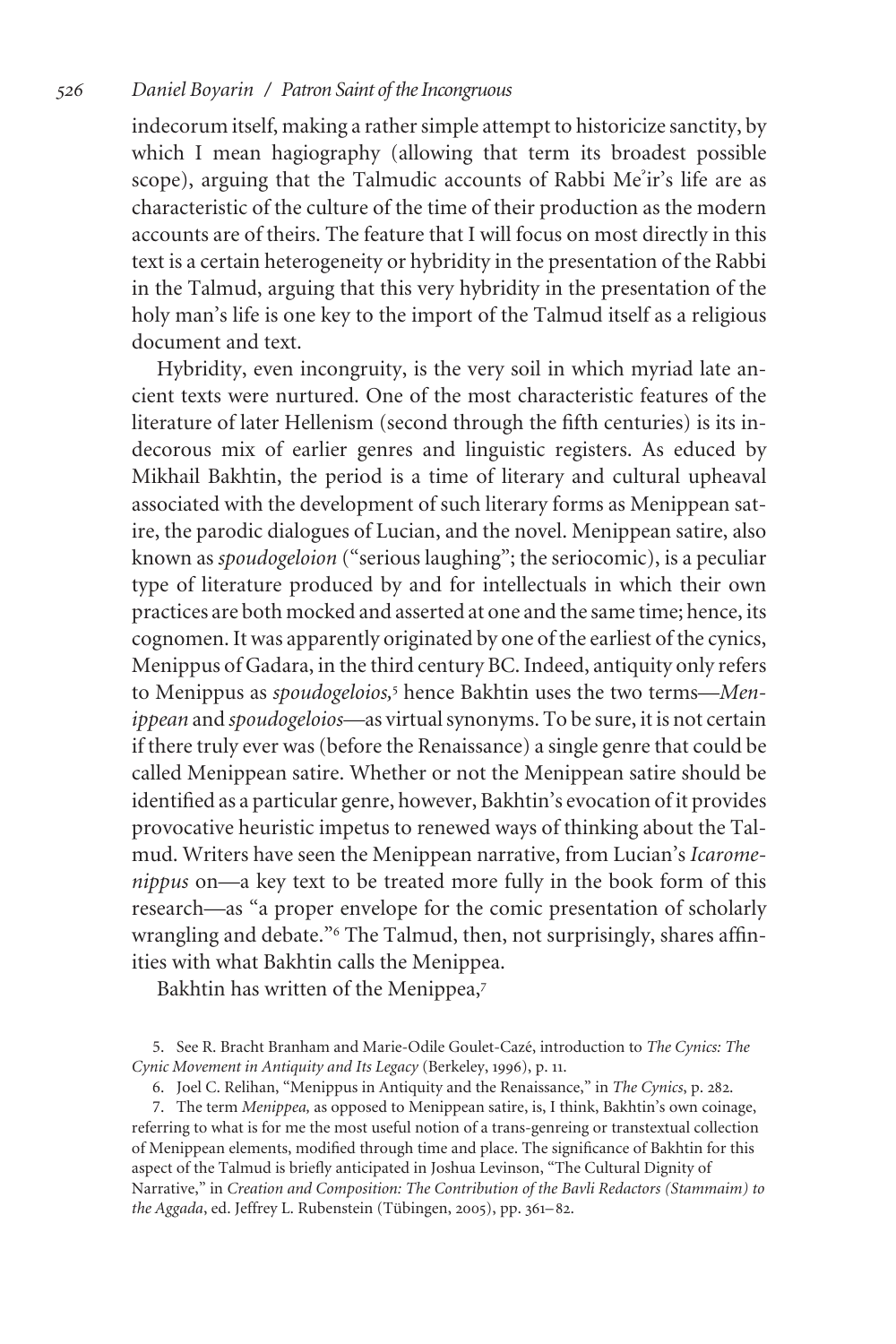A very important characteristic of the Menippea is the organic combination within it of the free fantastic, the symbolic, at times even a mystical-religious element with an extreme and (from our point of view) crude *slum naturalism.* The adventures of truth on earth take place on the high road, in brothels, in the dens of thieves, in taverns, marketplaces, prisons, in the erotic orgies of secret cults, and so forth. The idea here fears no slum, is not afraid of any of life's filth. The man of the idea—the wise man— collides with worldly evil, depravity, baseness, and vulgarity in their most extreme expression. This slum naturalism is apparently already present in the earliest Menippea. Of Bion Borysthenes the ancients were already saying that he "was the first to deck out philosophy in the motley dress of a hetaera."<sup>8</sup>

Although, as I have mentioned, there has been much discussion within classics departments about the actual historical validity of Bakhtin's identification of a specific genre (or rather the scope he claims for it),<sup>9</sup> there can be no doubt, I think, that he has captured in his descriptions something vital and vitally important in the literary taste or mood of late antiquity, a certain knowing breaking of decorum, of mixing (whether organically or not; I think not) that which had been kept carefully apart before. As Bakhtin says, the Menippea is characterized by "a striking combination of what would seem to be absolutely heterogeneous and incompatible elements: philosophical dialogue [halakhic dialectic], adventure and fantasticality, slum naturalism, utopia, and so forth" (*PD,* p. 134). What we have here is not so much genre as a literary and even cultural mood.<sup>10</sup> Seen in that light, we could consider the collisions of which Bakhtin speaks between the lofty and the "slum naturalism" of the Menippea as a system similar to that which has as its goal the illumination of one language by another or dialogism in its most powerful sense. The literary taste reflected by this widespread cultural form in the *Kulturgebiet* is especially characterized by violations of decorum, by the yoking together of that which in other times and places would be kept distinct. The essential aspect of this set of literary practices is that it is the product of intellectuals, and the intellectuals themselves are also the subjects and objects of its narratives.

As an emblem of this self-conscious yoking together of the disparate,

9. See *Bakhtin and the Classics*, ed. Branham (Evanston, Ill., 2002) and *The Bakhtin Circle and Ancient Narrative*, ed. Branham (Groningen, 2005).

10. This point was clarified for me figuratively in conversation with Virginia Burrus and literally in Virginia Burrus, "Mimicking Virgins: Colonial Ambivalence and the Ancient Romance," *Arethusa* 38 (Winter 2005): 49–88, esp. pp. 50–51.

<sup>8.</sup> Mikhail M. Bakhtin, *Problems of Dostoevsky's Poetics*, trans. and ed. Caryl Emerson (Minneapolis, 1984), p. 115; hereafter abbreviated *PD.*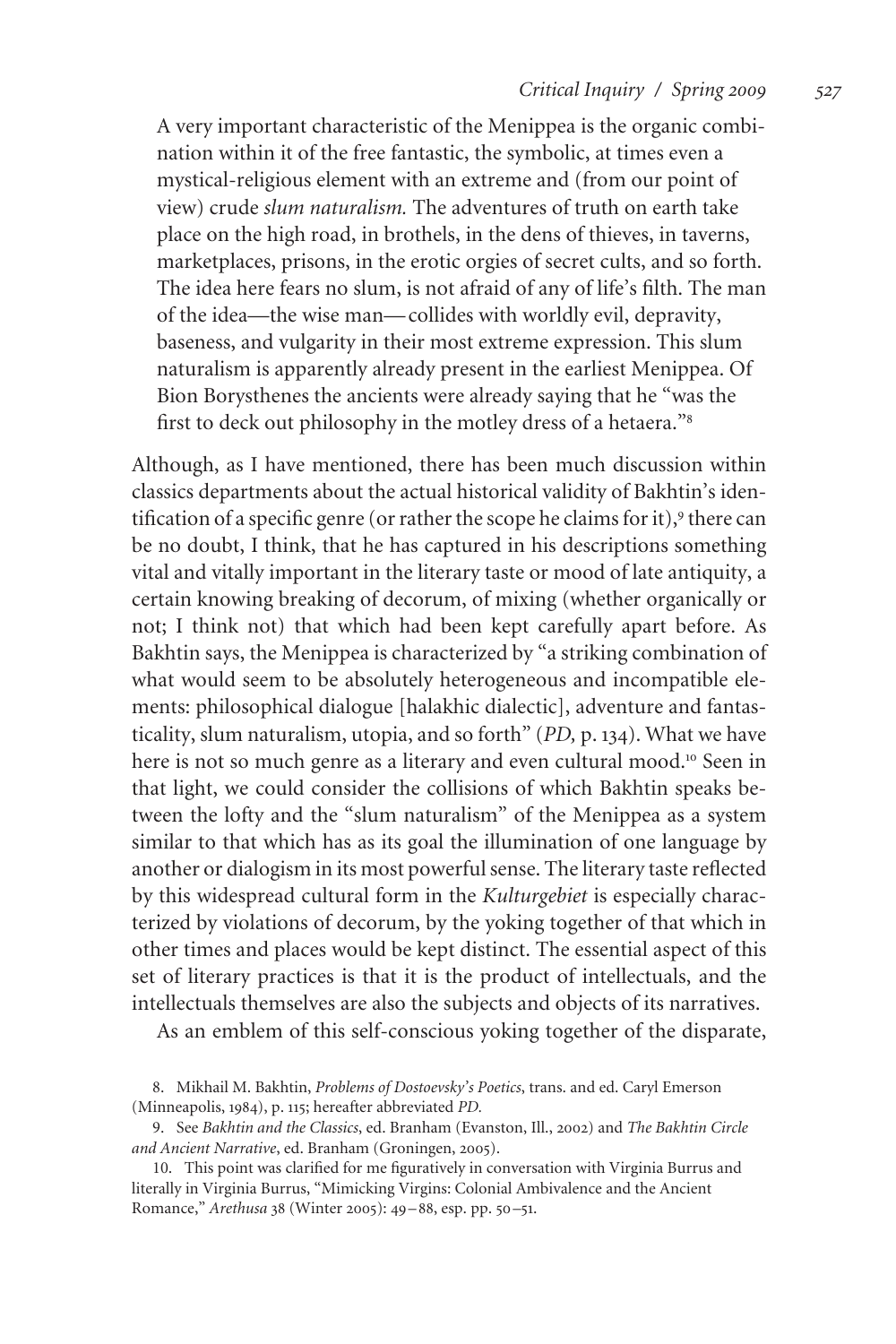there are few better than Lucian with his explicit mixing of seemingly incompatible forms and Petronius with his even more incongruous composites, and Petronius's text is marked, even by the most classical of classicists, as Menippean satire. In his introduction to the work, J. P. Sullivan has written: "Certainly a main characteristic of Menippean satire was the union of humour and philosophy (or whatever political, moral or aesthetic basis an author might substitute for this)."<sup>11</sup> The last (parenthetical) qualification is crucial for my argument. I hope to make a case here that the Talmud is Menippean satire (broadly speaking) in its union of humor and the halakhic dialectic, which is that political, moral, and aesthetic basis that substitutes for philosophy in the rabbinic culture.

One particular incident from *The Satyricon* will help me to set up my point. When we enter the text (not at the beginning because only a large fragment of the text is extant), we find a highly serious encounter under way, a discussion of that age-old topic of the vices (and virtues) of rhetoricians and professors of rhetoric *(declamatores).* The discussion takes the familiar form of a dialogue: Encolpius (the narrator hero) is against the rhetoricians, while Agamemnon, one of their number, defends them. It needs to be emphasized that the discussion is, as far as one can tell, an earnest one. The complaints that Encolpius expresses, while somewhat formulaic, are to the point. They are not at all like the Platonic attacks on rhetoric, at least in that there seems to be no implication of moral turpitude on the part of the professors here (or at least no more than anyone else is accused of in the satire), but rather an argument that with the formal and florid practices of "Asiatic" style and rhetoric true eloquence has been fatally damaged. Agamemnon's answer, to the effect that the fault is not with the *declamatores* themselves (he seems to grant the point that there is a fault somewhere in the system) but with the parents and the society as a whole, seems also earnestly meant. It makes, at any rate, important if not profound comments on practices of education. Agamemnon himself provides an eloquent account of what education had been in Rome (in the time of Cicero perhaps?) and what it ought to be. He finishes with quite a well-spoken "extempore" poem on education, but (Encolpius confesses) "while I was concentrating on Agamemnon's poem, I failed to see Ascyltus slip away."<sup>12</sup> On slipping away himself in search of his friend, Encolpius discovers him in a brothel, and hilarious, raunchy, and improbable adventures ensue. The novel, moreover, includes other such jangling juxtaposi-

<sup>11.</sup> J. P. Sullivan, introduction to Petronius and Seneca, *"The Satyricon" and "The Apocolocyntosis*,*"* trans. Sullivan (Harmondsworth, 1986), p. 20.

<sup>12.</sup> Petronius, *The Satyricon*, trans. William Arrowsmith (New York, 1983), p. 24.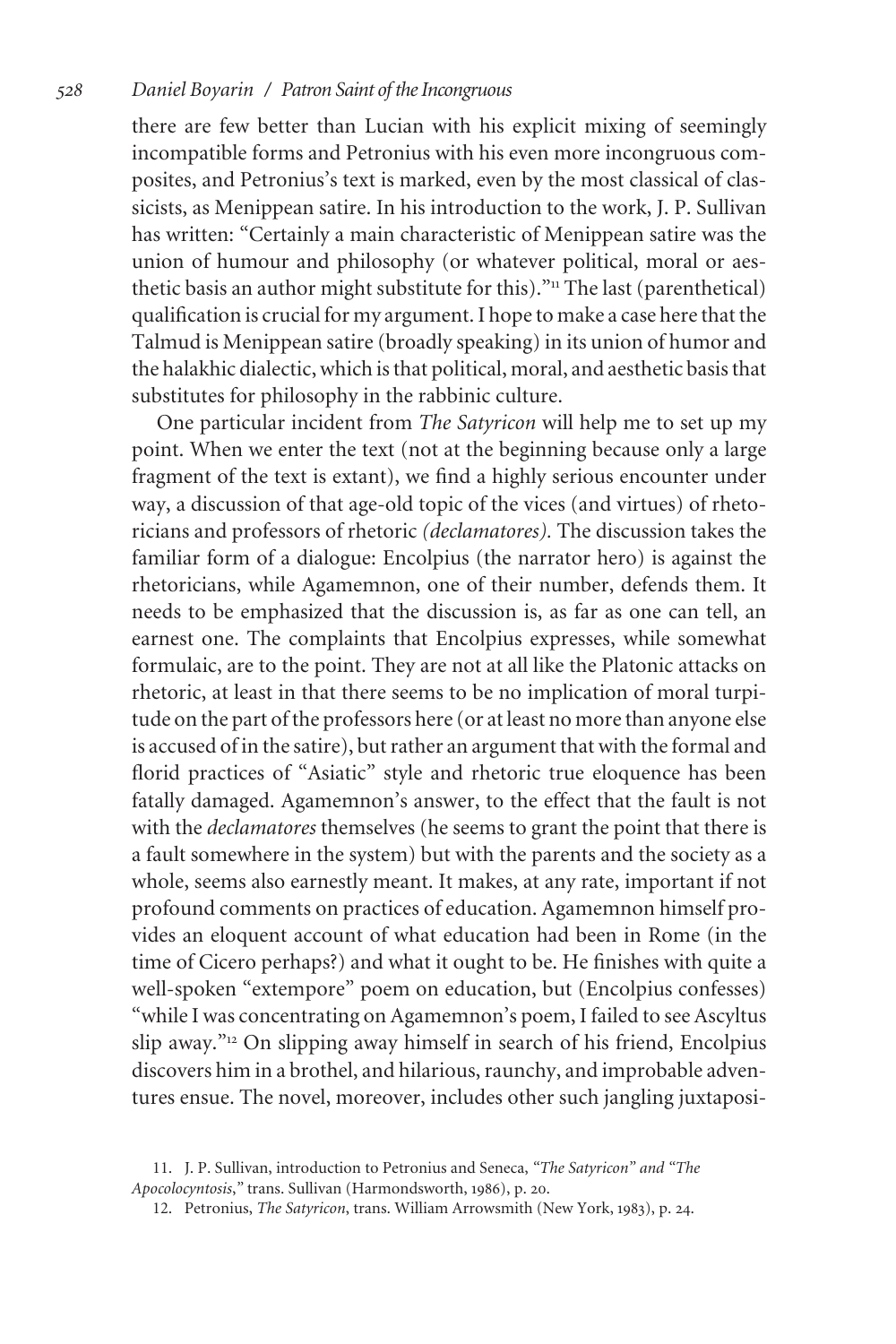tions of serious and hilarious intercourse throughout its own course. William Arrowsmith has described the text "as a farrago, a potpourri," arguing that incongruity is its very essence, and the mixtures of prose and poetry, high and low language, epic and doggerel are the very point of the text, such that "the condition of these ironies is the crisscrossing of crucial perspectives and incongruous styles: if we see how the realistic undercuts the fabulous, we should also see how the fabulous sometimes emerges from the realistic."<sup>13</sup>

Such double undercutting is the watchword by which I shall read the Talmud and its doubled presentation of its heroes in this text. It seems highly plausible that if not Petronius himself, then his sources and his literary milieu, were well-known to the Babylonian rabbis. Saul Lieberman showed more than half a century ago, arguing for a "common oriental source," that three proverbs known otherwise only from Petronius, as well as the famous Petronian story of the Widow of Ephesos, appear in the Babylonian Talmud.<sup>14</sup> It seems then not so incongruous to be thinking of Encolpius when writing of that incongruous Babylonian version of Rabbi  $Me<sup>3</sup>$ ir.

In the sentimental hagiographies of medieval and modern Judaism, as exemplified above, however, there are no such incongruous and (in)organic combinations; Rabbi Me'ir would not be caught dead in the motley dress of a hetaera. In the readings of medieval and modern Judaism, the seemingly heterogeneous elements of the Talmudic text are carefully kept apart; no reading of the much-more-than-occasional "slum naturalism" of the biographical narrative would be allowed to disturb the loftiness of the search for the correct halakha.<sup>15</sup> I would like here then to expose a little-appreciated feature of the Talmud itself—its own yoking together, whether organic or, as I prefer, not, of "philosophical dialogue, adventure and fantasticality, [and] slum naturalism"—through a consideration of

13. Arrowsmith, introduction to Petronius, *The Satyricon*, p. ix.

14. Saul Lieberman, *Greek in Jewish Palestine: Studies in the Life and Manners of Jewish Palestine in the II–IV Centuries C. E.* (New York, 1942), p. 154, referring for the story of the widow to earlier scholars. He notes, moreover, that in several instances of Greco-Roman proverbs appearing in rabbinic texts, the Babylonians are closer to the Hellenistic text than the Palestinians; see pp. 154–57. See too Arkady B. Kovelman, "The Miletian Story of Beruria," *Vestnik Evreyskogo Universiteta* 19, no. 1 (1999): 8–23. On Petronius and the Milesian, see Gottska´lk Jensson, *The Recollections of Encolpius: The Satyrica of Petronius as Milesian Fiction* (Groningen, 2004).

15. In the Yeshiva tradition, the narrative was simply skipped in study; in the universities in Israel, it is taught in a separate department from that which teaches the halakhic parts of the Talmud; in yet another tradition, beginning in the fifteenth century and continuing through such figures as Rav Manitou, Rav Chouchani, and Emmanuel Lévinas, the narrative is converted to piety through allegorization.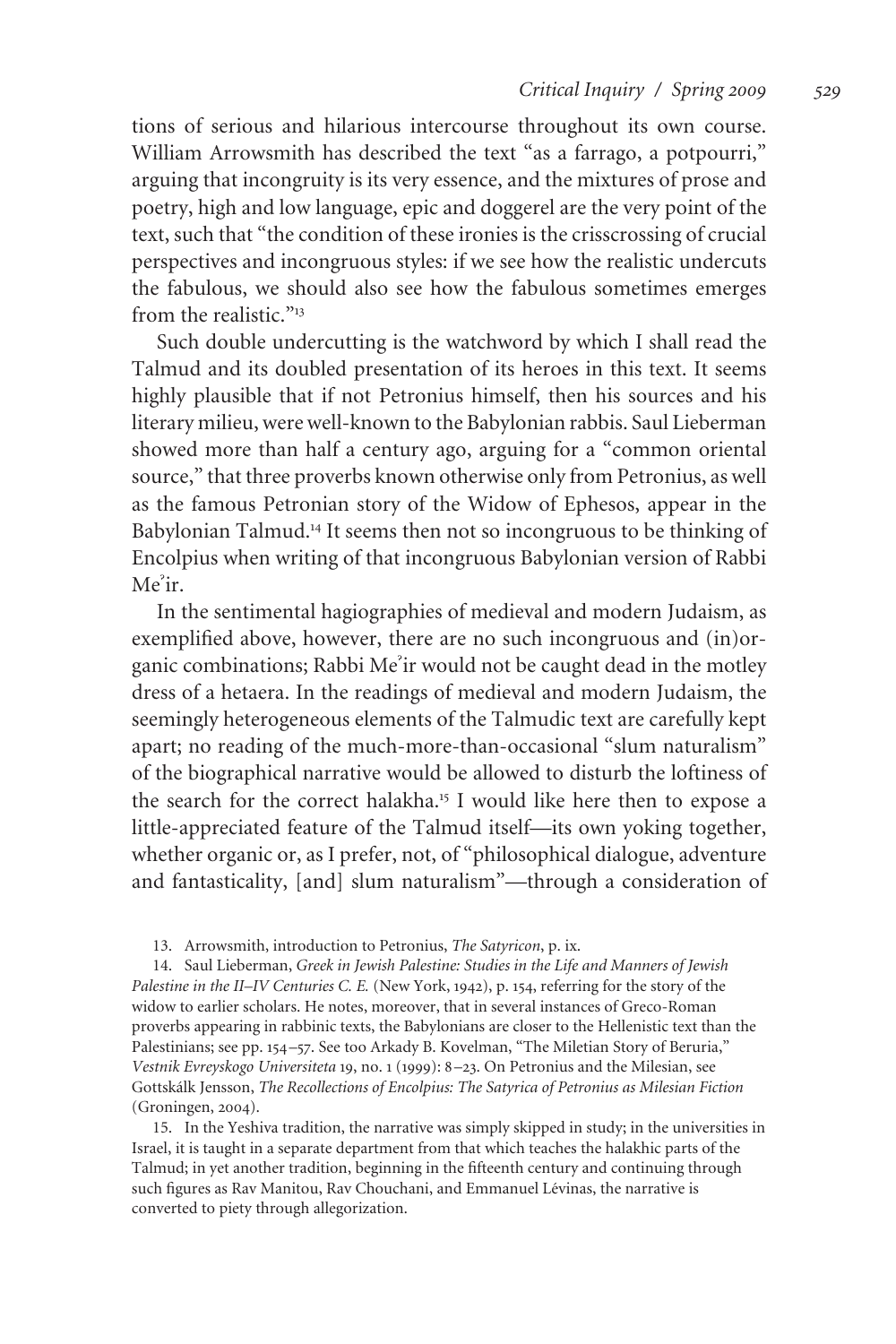the motley representation of this one representative rabbinic figure and an inquiry into the meaning of this presentation of a type of holy man. (Whether he quite fits the job description for saint or not, he's the closest thing we've got in rabbinic literature to a saint, a somewhat Foucauldian model of saint, to be sure.)<sup>16</sup> Beginning my exposition with an exemplification of Rabbi Me'ir as participant in the Talmudic equivalent of "philosophical dialogue," namely, the study of Torah or halakhic deliberation, I will then proceed to a consideration of his role in dramas of the less lofty varieties, ending with an attempt to explore the cultural or discursive significance of such seemingly outlandish versions of tonal hybridity.

## **2. Saintly Decorum: Rabbi Meir as Halakhic Hero**

In the *imaginaire* of the Rabbis the study of Torah is the functional equivalent of philosophy in other Hellenistic cultures.<sup>17</sup> Michael Satlow demonstrated this by comparing the actual practices of living prescribed for Hellenistic philosophers and Talmudic Rabbis. In defiance of an alleged binary division of Greek as the search for truth and Jewish as the search for goodness, the Rabbis imagined the Torah-life on the model of the philosophers' *bios,* an ascetic practice of communal study that molds the self into the beautiful and the good. As Satlow puts it: "For the rabbis, *talmud torah* served the same function as philosophy did for these non-Jewish writers; *talmud torah* was the means by which the soul was made pure or whole, thus bringing the individual closer to the divine, or into the 'spiritual condition.' *Talmud torah* required the same mental and physical discipline demanded by the non-Jewish study of philosophy. Body and soul, working together in a disciplined (i.e., ascetic) fashion, can help a man overcome his evil inclination."<sup>18</sup> This practice is thus imagined as the most serious and praiseworthy of lives to be lived, and, for now, although I don't have the space to demonstrate it here (but will in the longer version of this project), suffice it to say that the Rabbi Me'ir of halakha is an exemplary figure of such a life; however, he was considered no less than the actual authorial voice of the Mishna. As we learn from the Palestinian Talmud, "Rabbi Yose the son of Halafta would praise Rabbi Me'ir before the people of Sepphoris, that he is a great sage, a holy man, a modest man"

<sup>16.</sup> See David M. Halperin, *Saint Foucault: Towards a Gay Hagiography* (Oxford, 1995).

<sup>17.</sup> For Torah study as the equivalent of philosophy for the Rabbis, see Elias J. Bickerman, *The Jews in the Greek Age* (Cambridge, Mass., 1988), pp. 172–73, and David Stern, "The Captive Woman: Hellenization, Greco-Roman Erotic Narrative, and Rabbinic Literature," *Poetics Today* 19, no. 1 (1998): 115.

<sup>18.</sup> Michael L. Satlow, "'And on the Earth You Shall Sleep': *Talmud Torah* and Rabbinic Asceticism," *Journal of Religion* 83 (Apr. 2003): 215.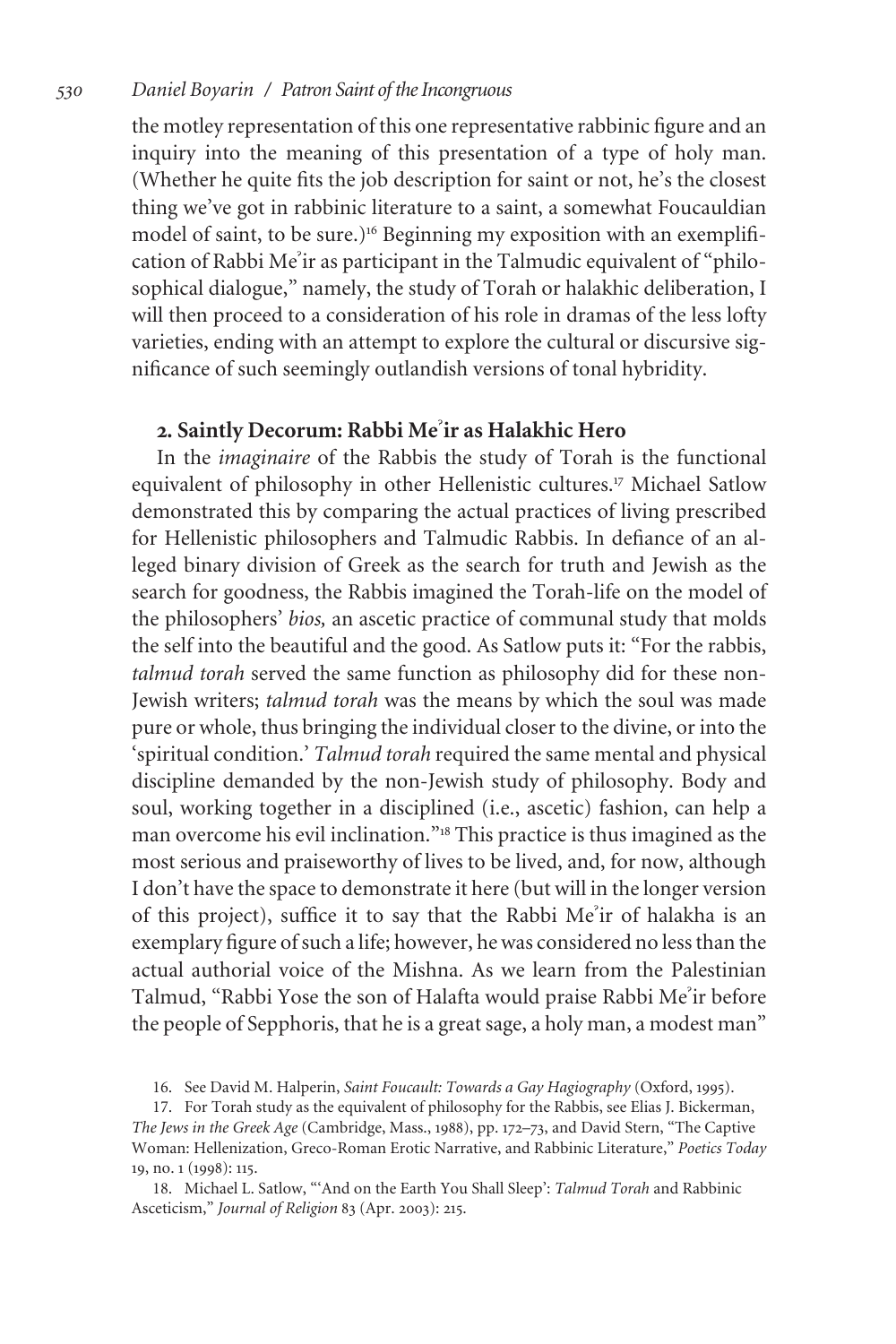(Mo'ed Katan 3, 5). And as Rabbi Yohanan was famously given to saying: "When the Mishna speaks anonymously, it is the voice (and opinion) of Rabbi Me'ir"; that is, his opinion is barely subject to question according to the redactor of that definitive and highly serious halakhic text.

## **3. Sleeping with Elijah: The Hero and the Hetaera**

A close look at the very story that sanctified Me'ir in the later popular religious tradition will give us a sense of how wild, how bizarre, the Talmud allows such a hero of halakha to get in the aggada. The narrative incorporates themes familiar from late antiquity and especially the narrative patterns of the adventure-erotic love story. David Stern has already noted how little attention has been paid to the impact of Greco-Roman narrative on rabbinic literature and provides a major corrective to this fault, focussing especially on the genre so important for this story, the erotic and adventure narrative.<sup>19</sup> As Stern has pointed out the Greco-Roman novel is "actually a kind of love-and-adventure story."<sup>20</sup> The story of Rabbi Me<sup>2</sup>ir is a combination of these as well.

Bakhtin has introduced a very important set of reflections on the adventure story, writing that "in Dostoevsky, the adventure plot is combined with the posing of profound and acute problems; and it is, in addition, placed wholly at the service of the idea. It places a person in extraordinary positions that expose and provoke him, it connects him and makes him collide with other people under unusual and unexpected conditions precisely for the purpose of testing the idea and the man of the idea, that is, for testing the 'man in man.' And this permits the adventure story to be combined with other genres that are, it would seem, quite foreign to it, such as the confession and the saint's Life" (*PD,* p.105). This last sentence provides an elegant introduction to Rabbi Me'ir's own greatest adventure, his trip to Rome to rescue a damsel in distress through powers and capabilities that mark him later as a "saint." He undergoes, like a knight of derring-do, a great peril and overcomes that, too, also via miraculous practices. From at least one point of view, this story has to be the central moment in the legend of Rabbi Me<sup>2</sup>ir. Certainly this story has conferred on him the status of a virtual Jewish St. Jude just as we have seen earlier:

19. See Stern, "The Captive Woman," pp. 91–92. At about the time that Stern was publishing his article, Levinson made the same point, writing that "the adoption and adaptation of Greco-Roman literary models in midrashic literature" had received little attention (Levinson, "The Tragedy of Romance: A Case of Literary Exile," *Harvard Theological Review* 89 [July 1996]: 228).

20. Stern, "The Captive Woman," p. 93.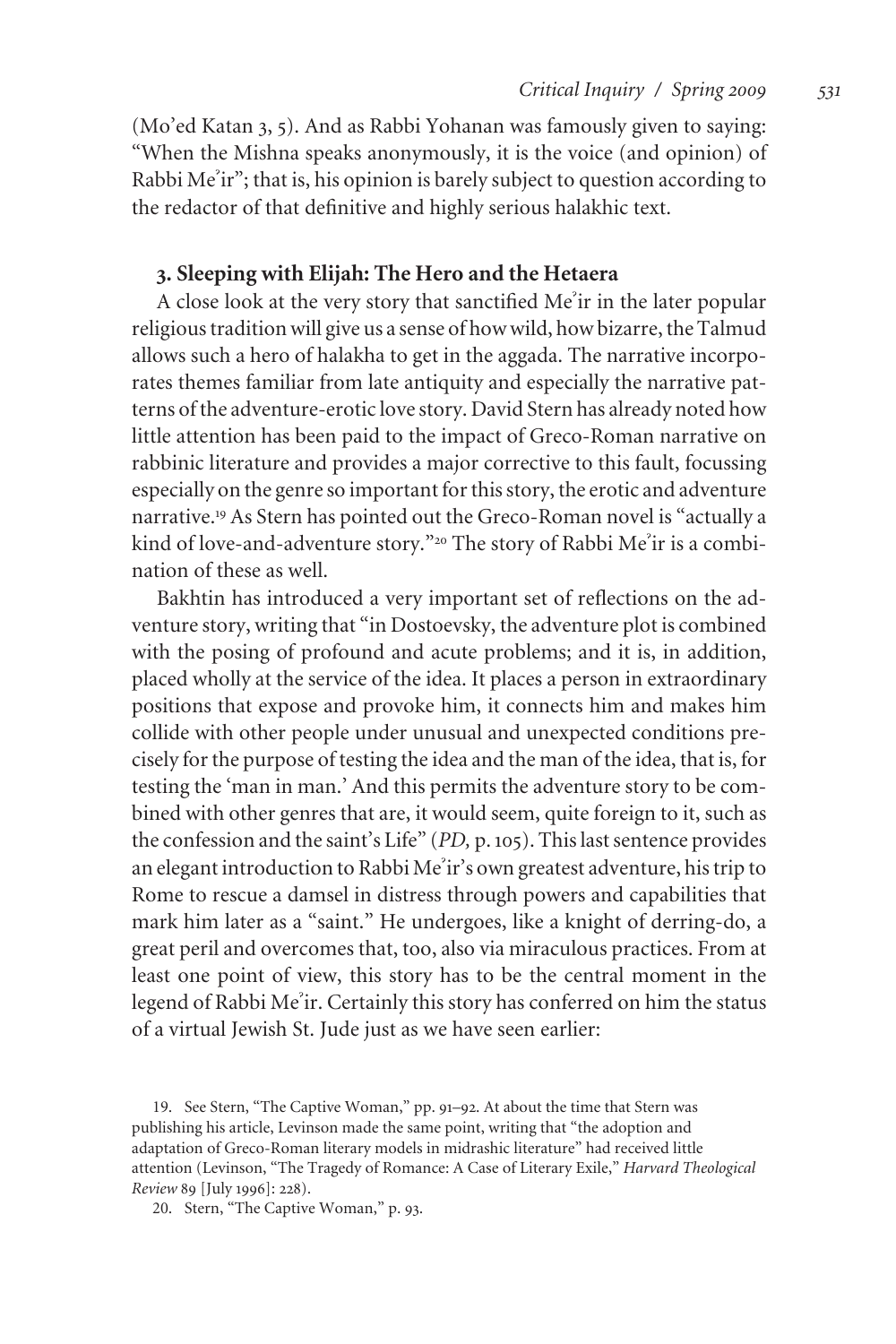Beruria, the wife of Rabbi Me'ir was the daughter of Rabbi Hanina. She said to him: It is painful to me that my sister is sitting in a prostitute's booth. He took a tarqeva of dinars and went, saying if she has done nothing wrong [that is, if she is sexually innocent], a miracle will take place for me, and if not, there will be no miracle. He dressed up as a soldier and solicited her. She said: I am menstruating. He said: I can wait. She said: There are many here more beautiful than I. He said: I understand from this that she has done nothing wrong. He went to her guard: Give her to me! The guard said: I am afraid of the king. He [Me'ir] took the tarqeva of dinars, and gave it to him, and said: Take the tarqeva of dinars. Keep half and use half for bribing anyone who comes. He [the guard] said: What shall I do when they are gone? He [Me'ir] said: Say "God of Me'ir answer me; God of Me'ir answer me," and you will be saved. He [guard] said: How do I know that this will be so? He [Me'ir] said: [Now you will see.] There came some dogs that eat people. He shouted to them, and they came to eat him. He said: "God of Me'ir answer me; God of Me'ir answer me," and they let him go. He gave her to him. In the end, the story was heard in the House of the King. They brought him [the guard] and hung him on the cross. He said: God of Rabbi Me'ir answer me; God of Me'ir answer me! They took him down, saying: What was that?! He said: This is what happened. [They wrote it on a bull of the state], and they engraved the image of Rabbi Me<sup>2</sup>ir on the gates of Rome, declaring: If a man comes with this feature and that feature, arrest him! When Rabbi Me'ir came there, they wished to arrest him. He ran away from them and went into a whorehouse. Elijah came in the guise of a whore and embraced him. Some say that he put his hand in Gentile foods and tasted them. They [the Romans] said: God forfend! If that were Rabbi Me'ir he wouldn't do such a thing. Because of these events [Rabbi Me'ir] ran away to Babylonia. [Abodah zarah 18a-b]<sup>21</sup>

In this short narrative we find packed an incredible number of themes and motifs that characterize the Menippea (and the novel) as described by Bakhtin: sex, fantasy, and religion all together. This story crowned Rabbi Me<sup>2</sup>ir as a saint in the Jewish tradition because of its several elements of miracle working. His sainthood, however, was not won in

21. I have produced a composite text from two excellent Sephardic witnesses: Ms. Paris 1337 and JTS 15. For the latter, see Babylonian Talmud, tractate Abodah zarah, ed. Shraga Abramson (New York, 1957). The Paris manuscript has some excellent readings from a literary point of view but is corrupt in other places, where I have filled in from the JTS manuscript. Nothing in this argument would suffer if only one or the other of the texts were adhered to.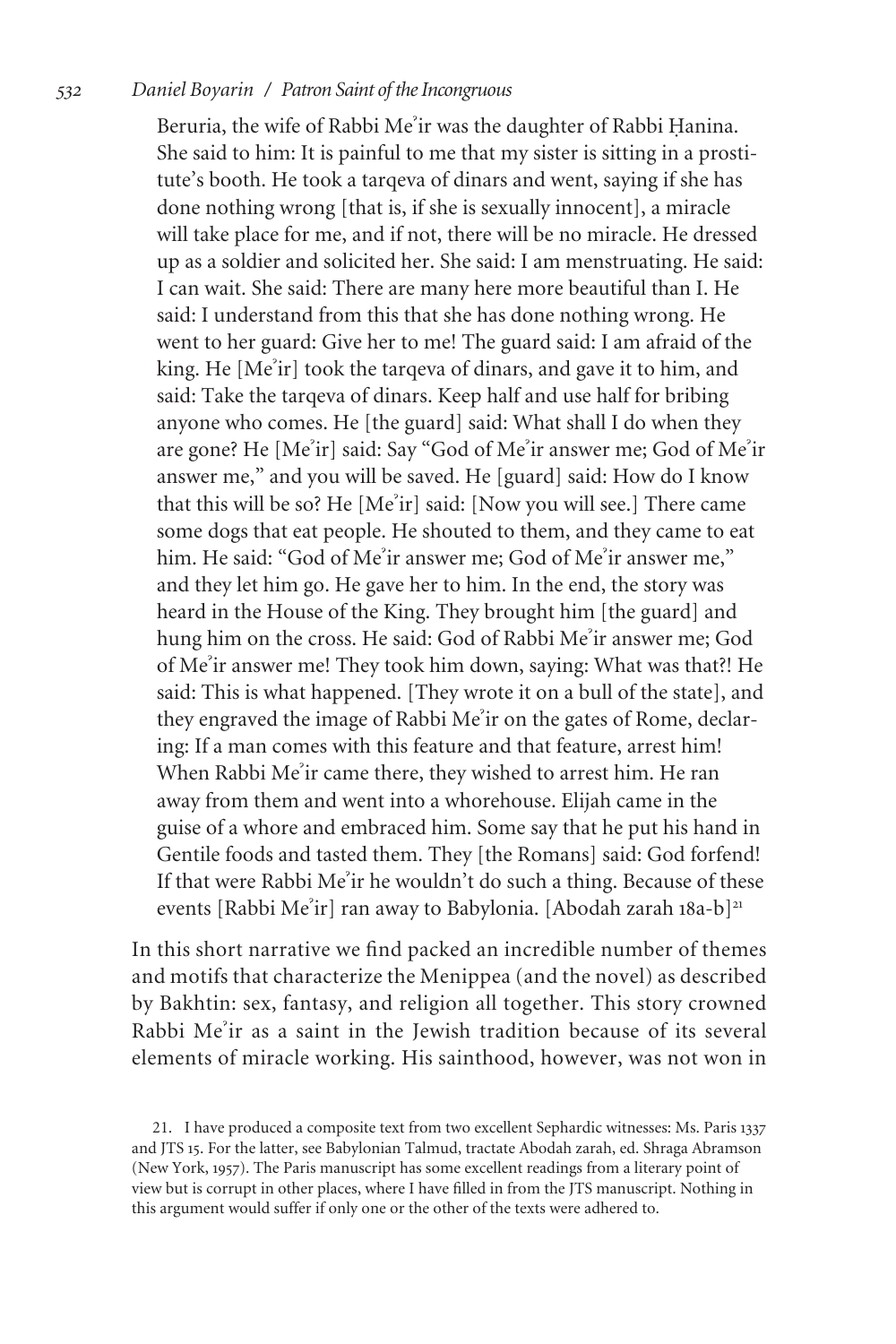a pious, lofty, and edifying tale but rather in a riotous hodgepodge of a parodic mixture of novelistic sexual incident, slum naturalism—to use Bakhtin's term—parodic Gospel, and other comic elements.

There are three incidents of miraculous escape in the story, and comparing them to each other should prove instructive. The first miracle is done for the sake of the damsel in distress, the second to save the prison guard, and the third to save Rabbi Me'ir's skin. The damsel in question has to prove, in fact, that she is a damsel in order for there to be a miracle. Otherwise, no miracle. Such tests of virginity are, themselves, a pointed feature of at least one ancient novel, *Leucippe and Clitophon* of Achilles Tatius.<sup>22</sup> Having passed the chastity test devised by her tricky brother-in-law, she is vouchsafed the promised miracle, but in a rather indirect manner. Rabbi Me'ir produces a miracle to prove to the guard that he will not be endangered if he is caught out for letting her go. And, indeed, the miracle happens, twice—the first time, as just said, to convince the guard and the second time to actually save him. These miracles, too, have a flavor of the literature of the time and place.

One of the ingredients in this wild compound seems to be parodies of Christian Gospel. As shown by Naomi Koltun-Fromm, the passion narratives are built in a not-insignificant way on a Christological midrash on Psalm 22. <sup>23</sup> Our little story of the guard being hung on the cross, saying some strange words in a foreign language, and being taken down from the cross suggests, in turn, a parody of the Gospel passion accounts.<sup>24</sup> Indeed, I would circumspectly suggest that this text is closely related to the Babylonian Aramaic parodic Gospels known as *Toledot Yeshu,* the *Acts of Jesus*. Although best known from the gaonic period, slightly later than the Talmud, their earliest forms are to be

22. See recent discussions in Helen Morales, *Vision and Narrative in Achilles Tatius's "Leucippe and Clitophon"* (Cambridge, 2004), pp. 212–14, especially relevant in that the discussion is of virginity in a brothel, and Burrus, "Mimicking Virgins," pp. 62–63. For more on the chastity test in this novel and its pre-history, see Kathryn Chew, "Achilles Tatius and Parody," *Classical Journal* 96, no. 1 (2000): 63–64.

23. See Naomi Koltun-Fromm, "Psalm 22's Christological Interpretive Tradition in Light of Christian Anti-Jewish Polemic," *Journal of Early Christian Studies* 6 (Spring 1998): 37–57.

24. In an earlier publication I had thought this to be a fragment of a lost Gospel and missed its parodic aspects entirely. Ruth Clements, in a personal letter, sent me in the right direction of Gospel parody. For further discussion, see Daniel Boyarin, *Dying for God: Martyrdom and the Making of Christianity and Judaism* (Stanford, Calif., 1999), pp. 176–77 n. 14.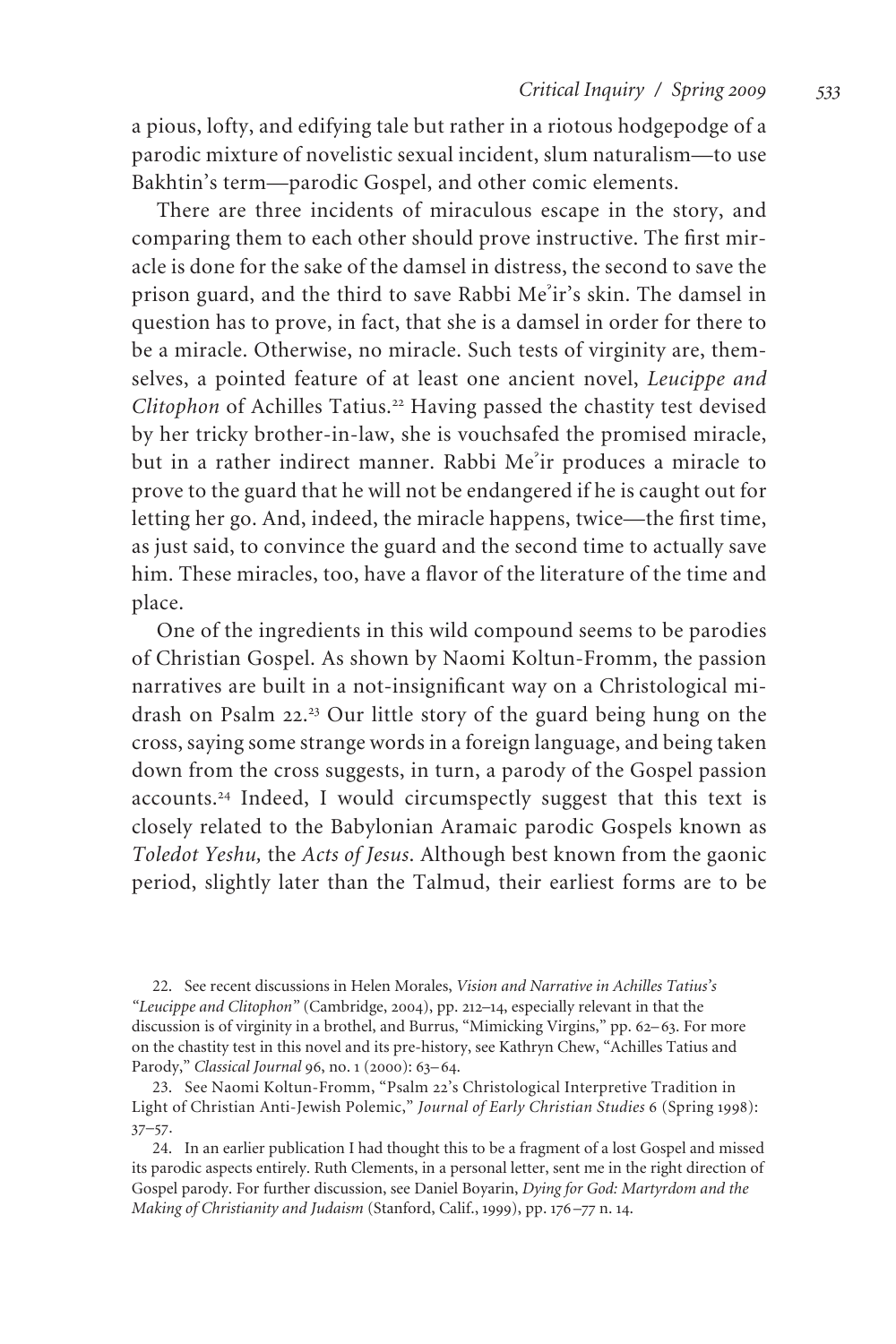found in the Talmud (mostly self-censored) as well.<sup>25</sup> There is a strong argument for this parodic appropriation in the curious incident of the dogs. This is based on a verse in the chapter of Psalms of which the Christological midrashists could make nothing: "Deliver my life from the sword; my soul from the power of the dog" (Psalms 22:21). The midrashic take is, having seen that your soul is saved from the power of the dog, you will see your life saved from the sword as well. It is almost as if our parodic narrator says to the Christians, I see you and I raise you one. I will produce a midrash on that verse, too, on the verse that stumped you. The words that the guard is taught to say, "Eloah dMe'ir, answer me," may certainly embody a parodic allusion to the following well-known sequence in Mark's passion narrative or a version close to it:

"Ha! You who destroy the temple, and build it in three days, save yourself, and come down from the cross!" Likewise, also the chief priests mocking among themselves with the scribes said, "He saved others. He can't save himself. Let the Christ, the King of Israel, now come down from the cross, that we may see and believe him." Those who were crucified with him insulted him. When the sixth hour had come, there was darkness over the whole land until the ninth hour. At the ninth hour Jesus cried with a loud voice, saying, "Eloi, Eloi, lama sabachthani?" which is, being interpreted, "My God, my God, why have you forsaken me?" Some of those who stood by, when they heard it, said, "Behold, he is calling Elijah." One ran, and filling a sponge full of vinegar, put it on a reed, and gave it to him to drink, saying, "Let him be. Let's see whether Elijah comes to take him down." Jesus cried out with a loud voice, and gave up the spirit. [Mark 15:30–38]

There is, as I have remarked, sufficient sound parallel at least to suggest that the Talmudic phrase is a parody of the Aramaic of Jesus' cry from the cross. The guard, instead of saying, of course, "Eloi, Eloi, lama sabachthani?" says, "Eloa dmeir aneni." The sonic echo is, I reckon, just close enough to set up the parodic allusion, an allusion amplified by the pres-

25. The Byzantine and later *Toledot Yeshu* tradition begins already in the Babylonian Talmud but was censored out of the Talmud in the early modern period (at the time of the printing of the Talmud) by Jews fearing (understandably) Christian ill will. On the censorship issue, see Amnon Raz-Krakotzkin, *Ha-Tsenzor, Ha-orekh veha-tekst: Ha-tsenzurah ha-katolitv veha-defus ha-'ivri ba-me ah ha-shesh* (Jerusalem, 2005); trans. Jackie Feldman under the title *The Censor, the Editor, and the Text: The Catholic Church and the Shaping of the Jewish Canon in the Sixteenth Century* (Philadelphia, 2007).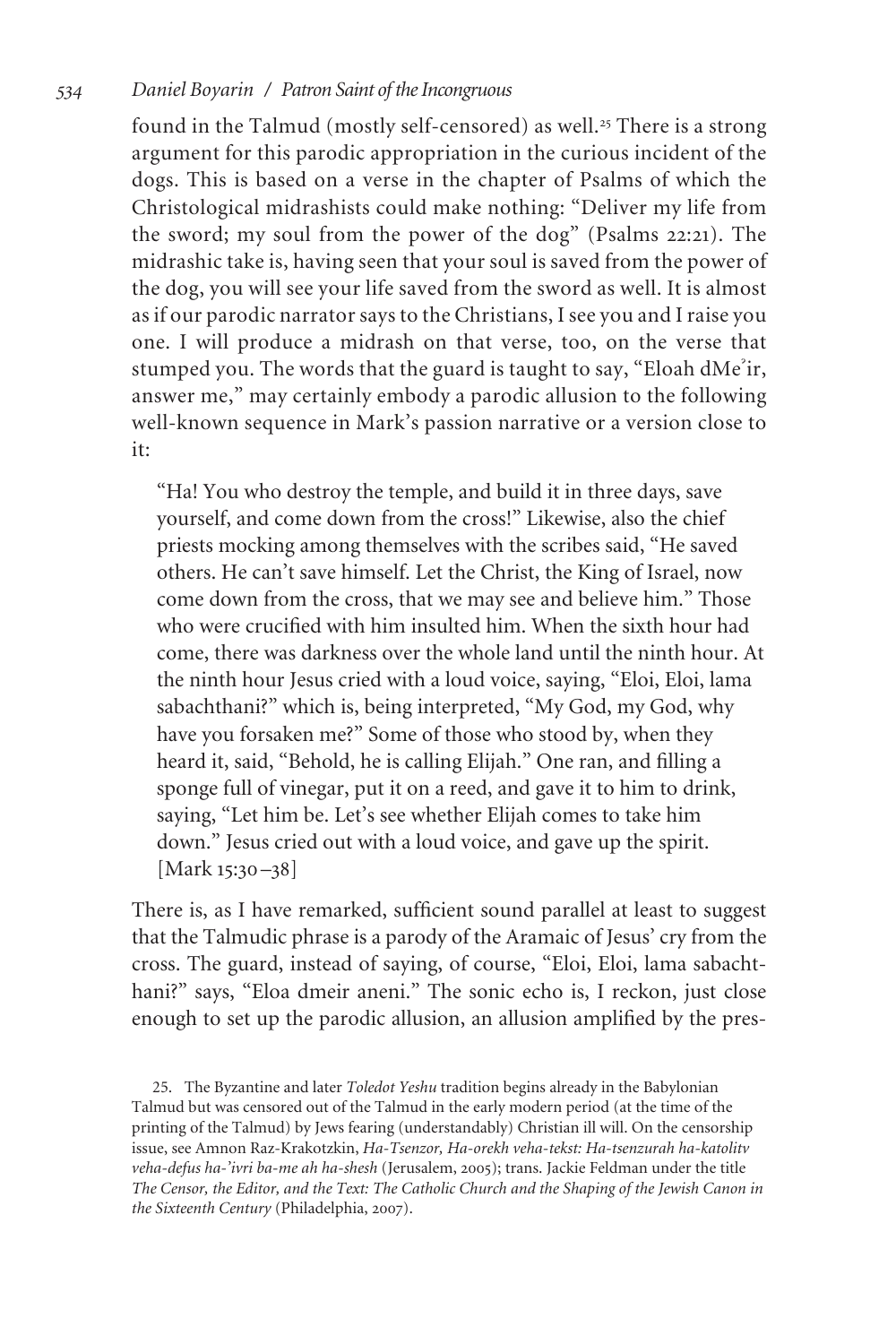ence of Elijah as well in the story of Rabbi Me'ir's own miraculous escape in the brothel.<sup>26</sup> Just as Jesus was misunderstood, so the guard's strange words are also not understood, but as opposed to Jesus, these strange words lead to his salvation even if in a highly comic manner. It is not inapposite to see here also a self-ironizing comment in which the appearance of the miracle wrought by the saintly Rabbi Me'ir is explained by the most rationalistic and comic of means.<sup>27</sup>

There is, perhaps, some further evidence for this conjecture in another tale closely related to Rabbi Me'ir if not quite about him. In a further sequence of tales, Rabbi Me'ir's heretical teacher, the famous Elisha, the son of Abuya, is the protagonist. In one story, Elisha seeks to know his fate by using a typical Jewish form of oracle: he asks a child to read out the verse that he is studying at the moment. The child reads: "And to the wicked one God says; What business have you with declaring my statutes or taking my covenant in your mouth?!" (Psalms 50:16). The child, we are told, however, stuttered, so instead of hearing the word "to the wicked one," larasha`, our Elisha hears "to Elisha," lelishaʿ, and, since the previous verse reads, "And call upon me in the day of trouble: I will deliver thee, and thou shalt glorify me," our Elisha despairs forever of his salvation. In the Gospel story it is one prophet's name that is misheard and in the Talmud, another prophet's name, one that, moreover, is closely related: Elijah and Elisha. Is it too much of a conjecture to argue from here that the Babylonian Rabbis were aware of this Gospel tradition if not, surely, of the Gospels themselves, and parodied them here?

The picture of Rabbi Me'ir inscribed on the gates of Rome is reminiscent of the ecce homo of the Gospels as well. Without pushing the point too far, I think it is not by any means out of the question that our little sequence is a parodic appropriation of the Gospel account. In general, of course, we would take such a text as a moment in a bitter polemic—a description that cannot be discounted—but the work of Galit Hasan-Rokem suggests a different direction to go in, one that sees a lighter, dialogical (which is not to say necessarily irenic) interplay of texts, allusions, parodies, and other forms so typical of the period of the Babylonian Talmud.<sup>28</sup> A text such as this, however, is located in several cultural, discursive, and literary contexts at

26. As pointed out to me by Burrus.

27. See Graham Anderson, *Sage, Saint, and Sophist: Holy Men and Their Associates in the Early Roman Empire* (London, 1994), pp. 93–94 on a somewhat comparable instance in Lucian.

28. See Hasan-Rokem, "Narratives in Dialogue: A Folk Literary Perspective on Interreligious Contacts in the Holy Land in Rabbinic Literature of Late Antiquity," in *Sharing the Sacred: Religious Contacts and Conflicts in the Holy Land, First–Fifteenth Centuries CE*, ed. Guy Stroumsa and Arieh Kofsky (Jerusalem, 1998), pp. 109–29. See too Hasan-Rokem, *Tales of the Neighborhood: Jewish Narrative Dialogues in Late Antiquity* (Berkeley, 2003), pp. 84–85.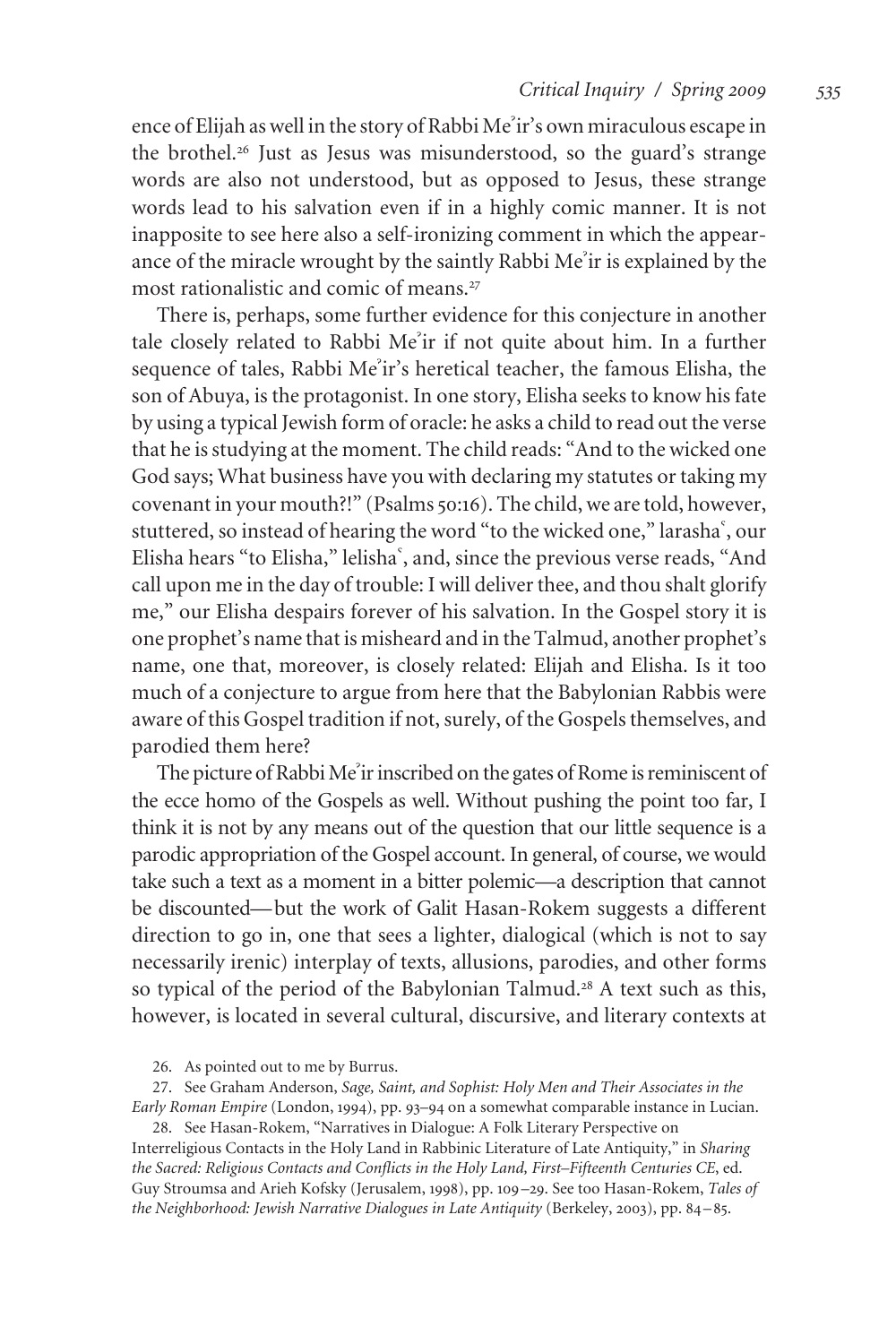one and the same time, in this case, according to my suggested reading, a parody of the Christian midrashic appropriation of Psalm 22, as well as other folk and elite international cultural sources.

We find a fascinatingly, tantalizingly related story in Apuleius. In *Metamorphoses* 9.17–21, we find the tale of a certain slave named Myrmex. Myrmex had been commanded on pain of his life to guard the chastity of Arete, the young and beautiful wife of the public figure Barbarus, while the latter was away on business. Determined out of fear and loyalty to carry out his charge, he even held on to the hem of her robe on the way to the bath house. Unfortunately the clever rake Philesitherus saw her on one of those excursions and, inflamed by her beauty and the obstacles in his path, became determined to "have" her. Approaching Myrmex with the offer of a significant bribe to be divided between the guard and the woman herself, he tried to get his way. Myrmex was at first horrified at the thought, but over time he became himself so inflamed with lust for the money that he gave in and easily persuaded the young woman to comply as well to receive her significant share of the money. Naturally the husband came home unexpectedly in the middle of the fateful night, but by being held off by a ruse of Myrmex he did not become aware of what was going on. However, the adulterer left his slippers under the bed, and, upon discovering them in the morning, the husband figured out what had happened and determined to carry out the death penalty for Myrmex. A funny thing happened on the way to the execution, though; Philesitherus himself encountered Barbarus with Myrmex in tow in chains and, quickly thinking and figuring out what had transpired, accused the slave of having stolen his slippers at the bathhouse the previous day. It had a happy end.

Without suggesting any form of dependence between the two stories, I would argue that there are, nevertheless, sufficient elements shared by them to relate one to the other. In both, the protagonist is a guard appointed to protect the "owner" of the woman (in one case from unchastity, in the other from chastity, as it were). In both cases, not only is there a bribe (a rather commonplace detail; after all, guards are there, as it were, to be bribed) but specifically a bribe to be divided in two in order to enable *Die Entführung aus dem Serail*. In both cases, the compromised guard ends up in danger of his life, and in both he is saved by a funny sort of stratagem or miracle. I think it is not too much to conclude that the Talmudic story was drawn from the same cultural well from which Apuleius drew, and it is highly significant in my view that this lubricious tale has been adapted for the life of a Jewish saint. Rabbinic saints are, it seems, quite seriocomical in their sanctity.

The third miracle is interesting especially for its gendered and sexual aspects. As we have seen above, there are elements in this story, for instance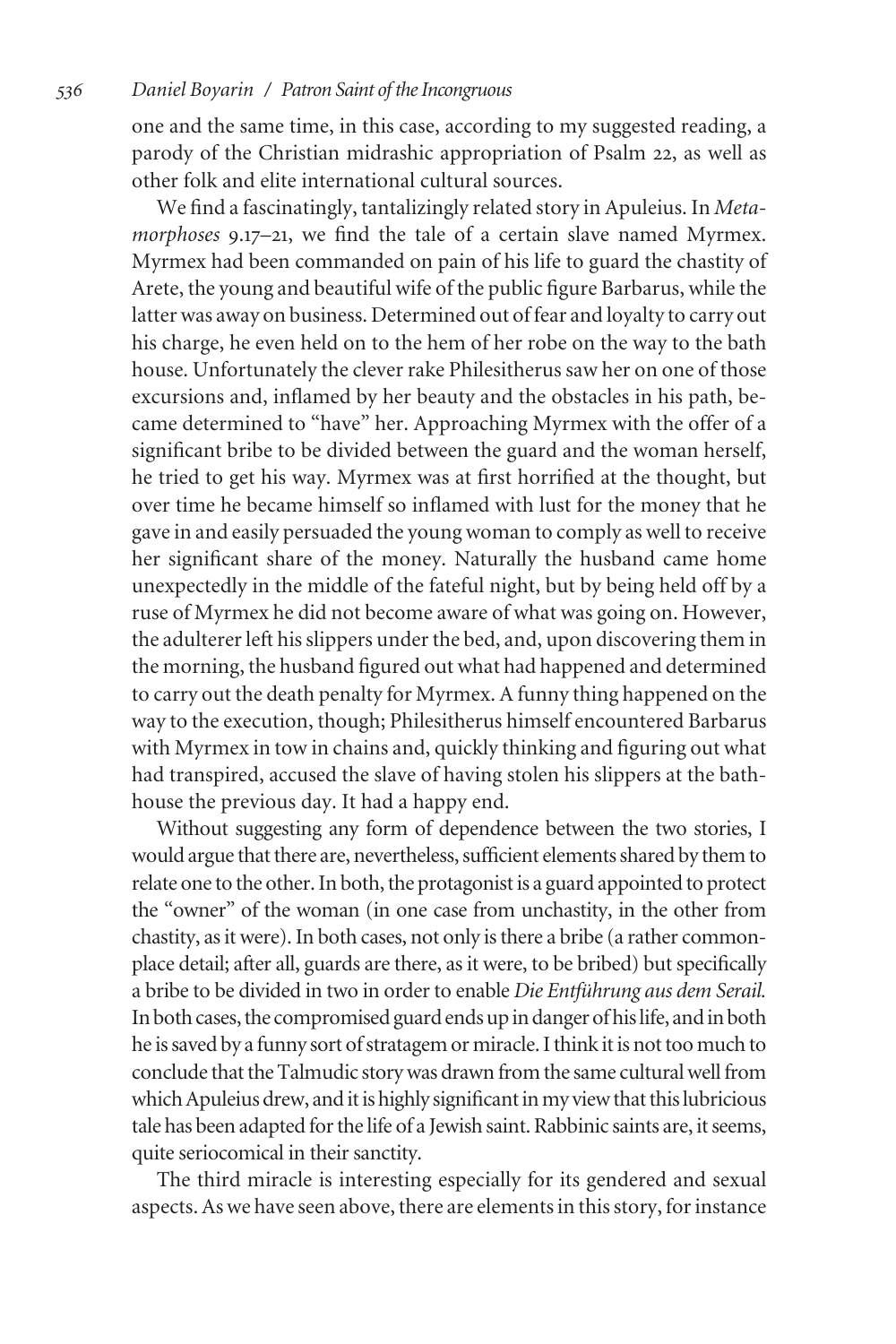the chastity test, that are, as already mentioned, strikingly like topoi of the Hellenistic novels, for instance, Tatius's *Leucippe and Clitophon.* In that novel, both protagonists (male and female) can be said to have passed such tests. In the case of the male protagonist, it is a particularly striking parallel to our tale of Rabbi Me'ir's sister-in-law, for it is a third party (his lover Leucippe) who becomes convinced of his sexual innocence upon hearing from the woman he is living with that she has not had satisfaction from her "husband" because he is constantly complaining of (feigning, as we the readers know) illness. Leucippe herself undergoes virginity tests as well.<sup>29</sup> Indeed, in another of the Hellenistic novels, Xenophon's *An Ephesian Tale,* the heroine is sent to a brothel and avoids her brothel duties through feigning sickness,<sup>30</sup> and in Tatius the heroine avoids violation through the excuse that she is menstruating, just as in our story,<sup>31</sup> a defense that Simon Goldhill claims is unique in Greek literature.<sup>32</sup> The sexual incident in Rabbi Me'ir's story thus connects his legend multiply with Hellenistic novelistic literature. There is, moreover, another such revealing nexus. In the Hellenistic novels, there is an incident-type that has become known as the *Scheintod*, the seeming death.<sup>33</sup> Frequently we think that the hero or the heroine has been killed only to discover very soon that he or she is still quite alive. There are also incidents of *Scheinsex;* the protagonist, who seems to have had sex, turns out to be still a virgin. It does not seem to me far-fetched to read this story of Rabbi Me<sup>2</sup>ir's apparent sexual activity in this novelistic context. The successfully maintained chastity of both Rabbi Me'ir and his sister-in-law in brothels would form a kind of doubling of this theme, analogous to the doubly maintained chastity of Leucippe and Clitophon in their tale. As there, so too in the Jewish text. The gendering of the two incidents works, however, quite differently (a point that I shall develop further in the longer version of this text).<sup>34</sup>

29. See Achilles Tatius, *Leucippe and Clitophon,* trans. John J. Winkler, in *Collected Ancient Greek Novels*, ed. B. P. Reardon (Berkeley, 1989), pp. 272–73, 280–81.

30. See Xenophon of Ephesus, *An Ephesian Tale,* trans. Anderson, in *Collected Ancient Greek Novels*, p. 163. And see Judith Perkins, *The Suffering Self: Pain and Narrative Representation in the Early Christian Era* (London, 1995), pp. 57–58. For such illness turned to other narrative purposes, that is, not feigned, see Tatius, *Leucippe and Clitophon,* pp. 226–27. Moreover, in yet another Greek novel, *The Story of Apollonius of Tyre*, "the motif of evasion of a prostitute's duties plays a major role" (Xenophon, *An Ephesian Tale,* p. 163 n. 23).

31. Mobilized actually by a friend and ally of her lover, not she herself; see Tatius, *Leucippe and Clitophon,* p. 225.

32. See Simon Goldhill, *Foucault's Virginity: Ancient Erotic Fiction and the History of Sexuality* (Cambridge, 1995), p. 116.

33. See Morales, *Vision and Narrative in Achilles Tatius's "Leucippe and Clitophon*,*"* pp.  $166 - 69.$ 

34. Burrus has pointed us to the very different ways that virginity seems to have functioned for male and female protagonists of the novels; see Burrus, "Mimicking Virgins."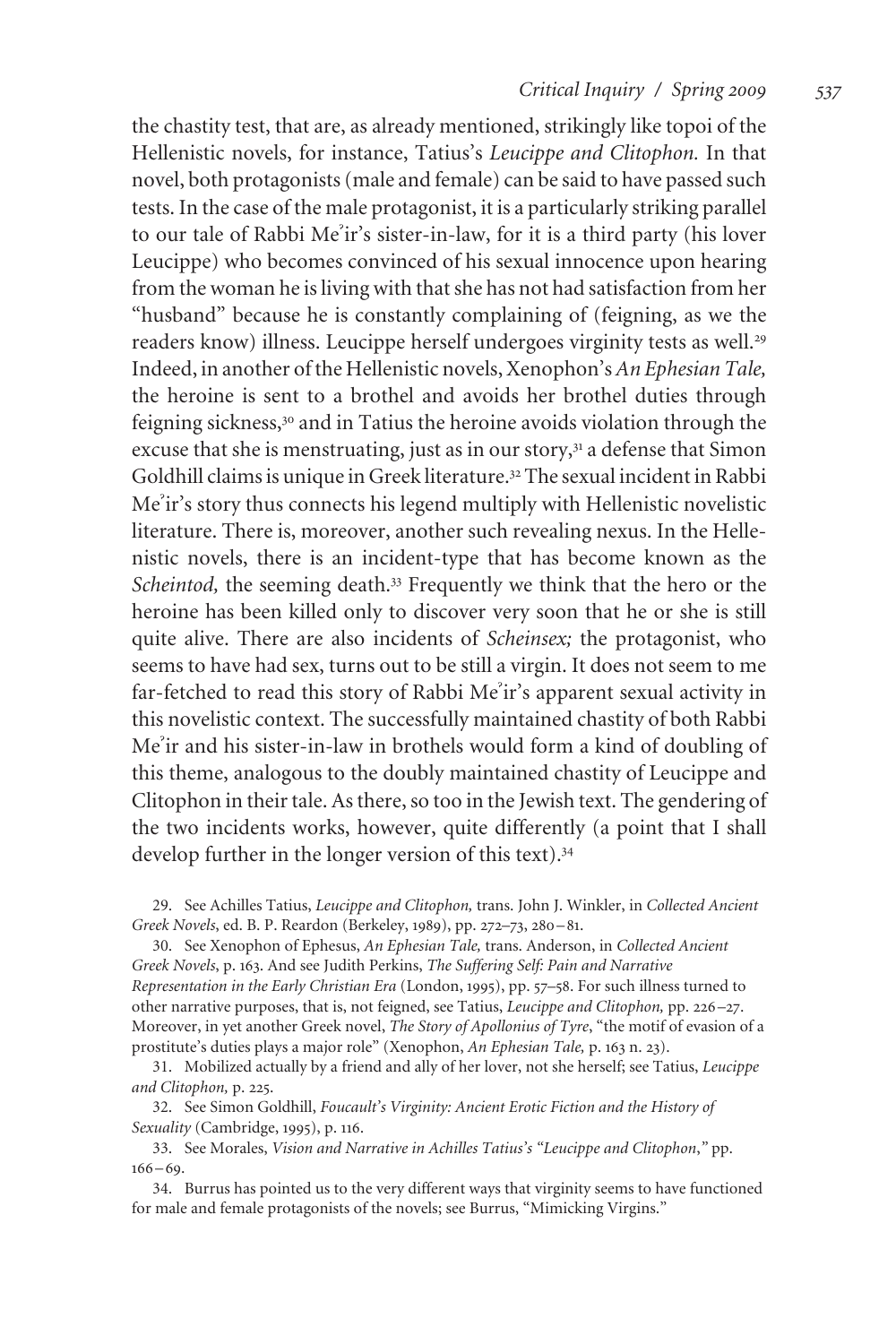The sexual incident in Rabbi Me<sup>2</sup>ir's story connects his legend with other Hellenistic literature as well (along the lines of that which Stern has shown for other rabbinic passages), to such texts as those by Parthenius and Philostratus. There is an important parallel in Philostratus, namely, a reported slander in which Apollonius allegedly runs away to Scythia owing to a sexual slander against him, "though he never once visited Scythia or fell prey to sexual passion,"<sup>35</sup> closely paralleling Rabbi Me<sup>2</sup>ir's absconding for Babylonia under rather similar circumstances. It is entirely legitimate to inquire into the significance and import of such incidents recurring in the lives of holy men. Unless we take the reductive route of assuming that erotic material is there primarily and simply to provide titillation, to maintain the reader's interest and keep her or him reading, this type of incident ought to be seen as carrying some important ideological baggage in the literary practices of narrative during this period.

It seems certainly remarkable to me that the Talmud allows such a major and central figure of the study of Torah to be the hero of such a narrative, a narrative in which his actions leave him so ashamed of himself that he runs away to Babylonia. As I hope to have shown, or at least defensibly hypothesized, there is a gap between the dual presentations of the rabbinic sage and holy man in the halakha and the biographical legends such that it is not unreasonable to compare the Talmud in which both appear cheek-by-jowl to texts in which we find "the organic combination of philosophical dialogue, lofty symbol-systems, the adventure-fantastic, and slum naturalism [that] is the outstanding characteristic of the Menippea" (*PD,* p. 115). Departing from Bakhtin only in one way, however, I would suggest that this is not an organic combination, but rather it is precisely the inorganicism, the very indecorousness and jangling of these elements, that marks the Talmud as related both typologically and historically to the complex of literary practices and tastes known by Bakhtin as Menippea. Having gotten here, I will now attempt to make some tentative sense of this textual and cultural nexus.

## **4. Encountering Decorum: The Saint Profaned**

Stern suggests an interpretation answering to this desideratum. Comparing Parthenius's *The Love Romances* to rabbinic literature, he suggests that in the former "the erotic ordeal [is] the primary mode of contact through which their leading characters engage the larger world, a world that is explicitly represented as both sexually charged and dangerous." He

<sup>35.</sup> Philostratus, *The Life of Apollonius of Tyana*, trans. and ed. Christopher P. Jones, 2 vols. (Cambridge, Mass., 2005), 1:1:61.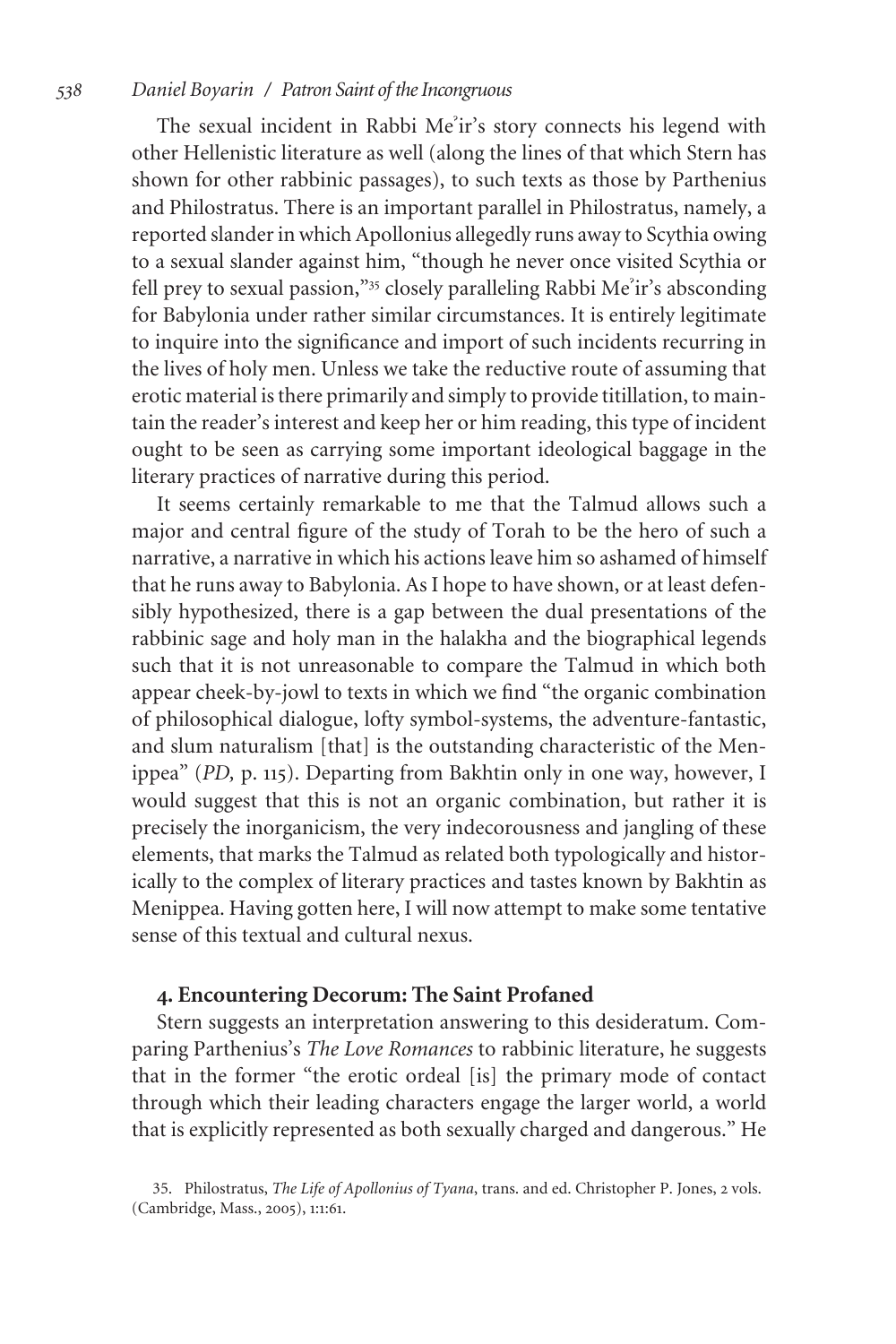goes on to say that "it is precisely these elements of the erotic narrative that became for the rabbis the essential building blocks of a cultural narrative, a kind of myth or foundational story that helped them explain to themselves their place in the pagan world and their uneasy relationship to that world; indeed, in its transformed shape, this narrative became for the rabbis one through which they represented their understanding of cultural influence itself."<sup>36</sup> At about the same time that Stern's article was published, I was making a related argument, citing and building on the work of a graduate student, Laurie Davis. Davis had written: "The rabbis see themselves as virgins in a brothel," and more, "in these stories, sexual temptation is the conflation of a variety of different cultural tensions."<sup>37</sup> Building on Davis's insights, I pointed to the irony of the Rabbis using Rabbi Me'ir's sister-in-law's preservation of her chastity as a figure for their own maintenance of religious purity in the "brothel" of the empire when that figure itself, the virgin in the brothel, was shared, if not drawn, from Christian hagiographical literature.<sup>38</sup> In this context, I wish to point to another way of interpreting the particular nexus we find here.

## *The Adventures of the Torah on Earth*

"Resh Lakish said: A holy mouth [Rabbi Me'ir's] said that?!" (Sanhedrin 24a). I would argue that, consistent with the practices of the Menippea itself, in the farrago that is the Talmud the most important intellectual practices of the rabbinic community are being advanced sincerely and queried at one and the same time with the effect, not of their undermining, but of their ironization. As Joel Relihan has remarked of the Menippean satire in its cynical origins, "This is the subversive nature of Cynic criticism, which invests authority in a character who cannot be taken seriously without qualification, and which toys with the idea of an absolute or transcendent truth and those who would proclaim it."<sup>39</sup> "Toys with," perhaps, but it does not in any way finally discredit either the character or the truth—at least with respect to the Talmud. Rabbi Me'ir is qualified as a

36. Stern, "The Captive Woman," p. 99. See too Levinson, "The Tragedy of Romance," pp. 233–34 for an interpretation in which it was the separation/reunion plot that particularly appealed to the Rabbis as a way of articulating their own historical position in respect to God.

37. Laurie Davis, "Virgins in Brothels: A Different Feminist Reading of Beruriah," paper presented at Graduate Theological Union, Berkeley, 1994; quoted in Boyarin, "The Talmud Meets Church History," review of *Chastity as Autonomy;* "'Equipped for Victory': Ambrose and the Gendering of Orthodoxy"; *The Making of a Heretic: Gender, Authority, and the Priscillianist Controversy;* "Reading Agnes: The Rhetoric of Gender in Ambrose and Prudentius"; and "Word and Flesh: The Bodies and Sexuality of Ascetic Women in Christian Antiquity," by Burrus, *Diacritics* 28 (Summer 1998): 74, 61.

- 38. See Burrus, "Mimicking Virgins."
- 39. Relihan, "Menippus in Antiquity and the Renaissance," p. 265.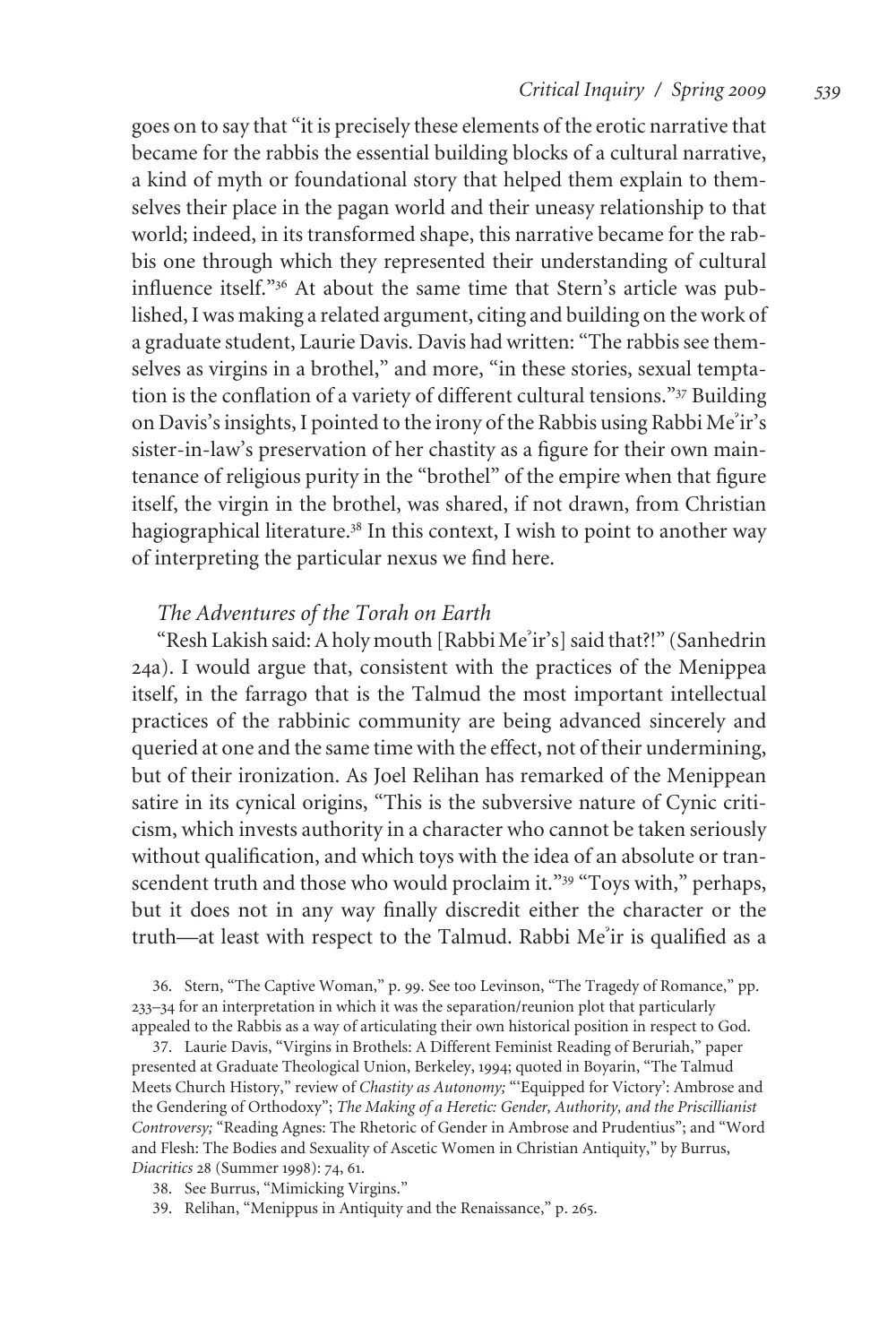source of absolute, timeless, perfect authority in the aggada, but his position as heroic bearer of truth is in no way destroyed. The overall semantic effect is, I would suggest, analogous to Bakhtin's own description of the carnivalized hero: "Carnivalistic legends in general are profoundly different from traditional heroicizing epic legends: carnivalistic legends debase the hero and bring him down to earth, they make him familiar, bring him close, humanize him; ambivalent carnival laughter burns away all that is stilted and stiff, but in no way destroys the heroic core of the image" (*PD,* pp. 132–33). The last point is critical for my reading, not only of the carnivalistic legends of the rabbinic heroes, but also, or even more so, for my reading of the Talmud itself, of the Torah study that is its primary theme, and of the Torah student that is its primary heroic image. The story I am about to cite represents almost a textbook case of one version of Menippean satire, the bringing down to earth of a conversation that had seemingly been taking place, as it were, in a heaven of the timeless and universal. As Alain Badiou states of his own philosophical thinking, "The statement 'truths are, for thought, compossible' determines philosophy to the thinking of a unique time of thought, namely, what Plato calls 'the always of time', or eternity, a strictly philosophical concept, which inevitably accompanies the setting-up of the category of Truth."<sup>40</sup> If the halakhic discourse of the Talmud is the cultural analogue of what philosophy is in other versions of late Hellenism, then this narrative undermining of the claims of that discourse to timeless unconditional truth represents precisely what Badiou calls antiphilosophy. This type of aggada is one of the techniques by which the Talmud communicates both its commitment to the Torahic vision of the world—"at its most concentrated the Menippean satire presents us with a vision of the world in terms of a single intellectual pattern<sup>"41</sup>—and at the same time its understanding that even that most exalted of visions cannot provide a fully satisfactory explanation of the world.

We read in the Babylonian Talmud, tractate Horayot 13b:

Our rabbis have taught: "When the Patriarch comes in [to the House of Study], all the people stand and they don't sit down until he asks them to. When the Chief of the Court comes in, they make for him one row of standees on each side [of the pathway in] until he sits in his place. When the Sage comes in, one stands and the other sits, until

<sup>40.</sup> Alain Badiou, "The (Re)Turn of Philosophy *Itself*," *Manifesto for Philosophy Followed by Two Essays: "The (Re)Turn of Philosophy Itself" and "Definition of Philosophy,"* trans. and ed. Norman Madarasz (Albany, N.Y., 1999), p. 123.

<sup>41.</sup> Northrop Frye, *Anatomy of Criticism: Four Essays* (Princeton, N.J., 1957), p. 310.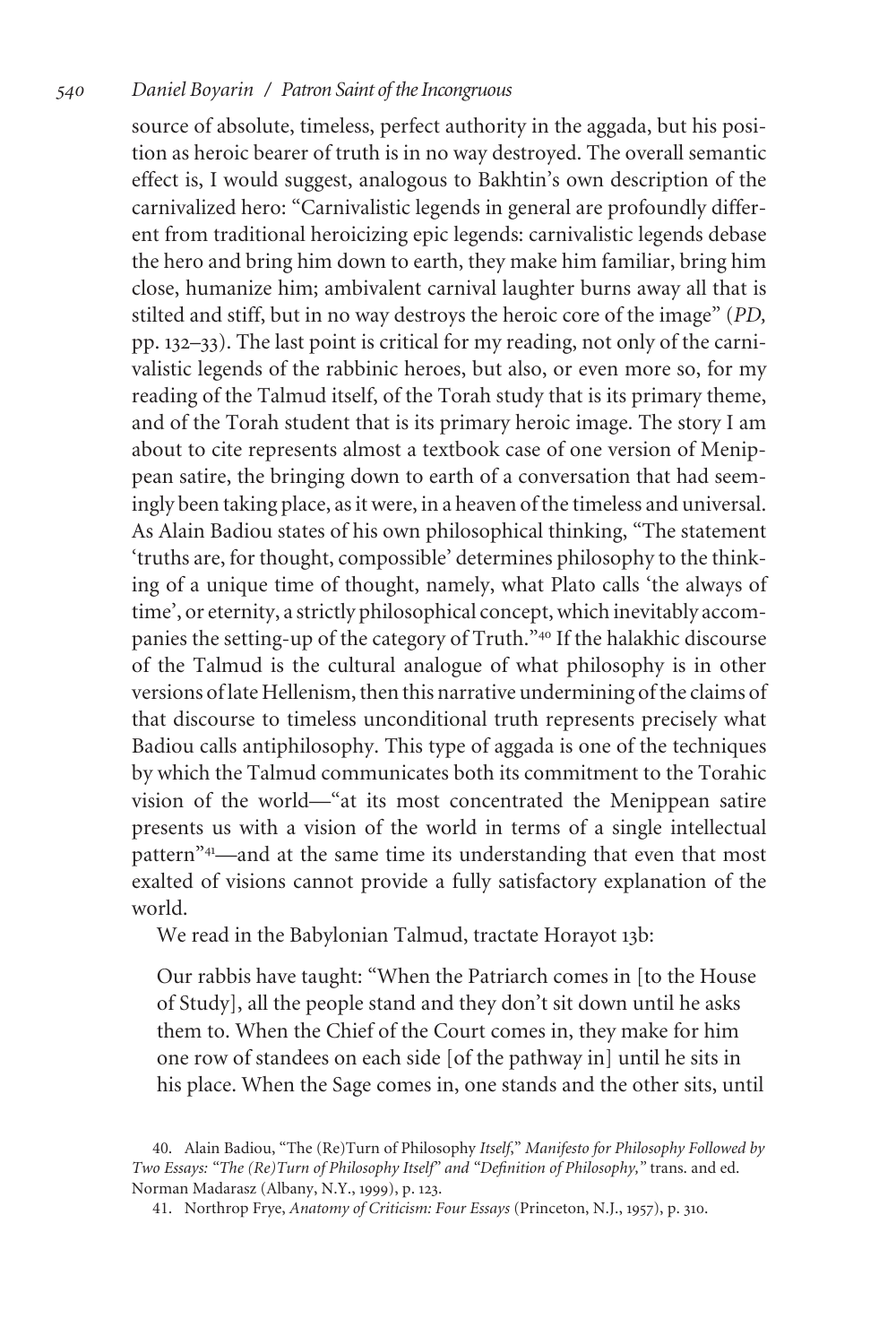he comes to his place [In other words, the one student closest to him stands and then sits when has has passed him]."

The halakha—analogous in this important sense to Platonic philosophy has presented itself as eternally valid, as that which was presented to Moses on Mt. Sinai in the form of Oral Torah, and the Mishna is considered the textual representation of that eternally valid Oral Torah. As such the teaching of the sages simply gives the halakha itself, anonymously, without historicism and without explanation, *sine ire et studio.* As Moshe Azar has recently put the point, "the linguistic presentation of the halakhot is, more than anything else, gnomic in that the addresser expresses timeless law prescriptions."<sup>42</sup> The timelessness and gnomic quality of this law prescription is, however, immediately called into question in the continuation:

Rabbi Yohanan said: This Mishna was taught in the days of Rabbi Shim-on the son of Gamaliel.

Rabbi Shim`on the son of Gamaliel was the Patriarch, Rabbi Me $^{\circ}$ ir the Sage,<sup>43</sup> and Rabbi Natan was the Chief of the Court. When Rabbi Shim-on the son of Gamaliel used to enter [the House of Study], all would stand before him. When Rabbi Me'ir and Rabbi Natan used to enter, all would stand before them. Rabbi Shim`on the son of Gamaliel said, "Isn't it necessary to make a distinction between me and them?" He established this Mishna. That day Rabbi Me'ir and Rabbi Natan were not there. On the next day, when they came, no one stood up before them as they had been used to. They said: "What's this?!" They told them, "This is what Rabbi Shim`on the son of Gamaliel has established."

The timeless Mishna is thus, somewhat ignominiously, historicized. That which we had thought to be Oral Torah given at Mt. Sinai turns out to be the product of human, all-too-human, jealousies and envies. At this point in the narrative, one crucial Menippean moment has already been produced. The aggada brings that claim to heavenly status right back down to earth and indicates that the given pronouncement of the sages is not eternal and superwordly but rather the product of some very human jealousy and even some sharp practice on the part of Rabbi Shim`on ben Gamaliel (waiting until his rivals were absent for the day to institute it). It is impor-

43. This is a technical term for a not-entirely-understood office in the rabbinic academies (or at least one projected by the makers of Talmudic aggada). From this story itself, it seems as if it is intended to refer to the third in dignity among the hierarchy of the rabbinic institution.

<sup>42.</sup> Moshe Azar, review of *Chagigah, the Linguistic Encoding of Halakhah* by N. A. Van Uchelen, *Jewish Quarterly Review* 87 (July–Oct. 1996): 165.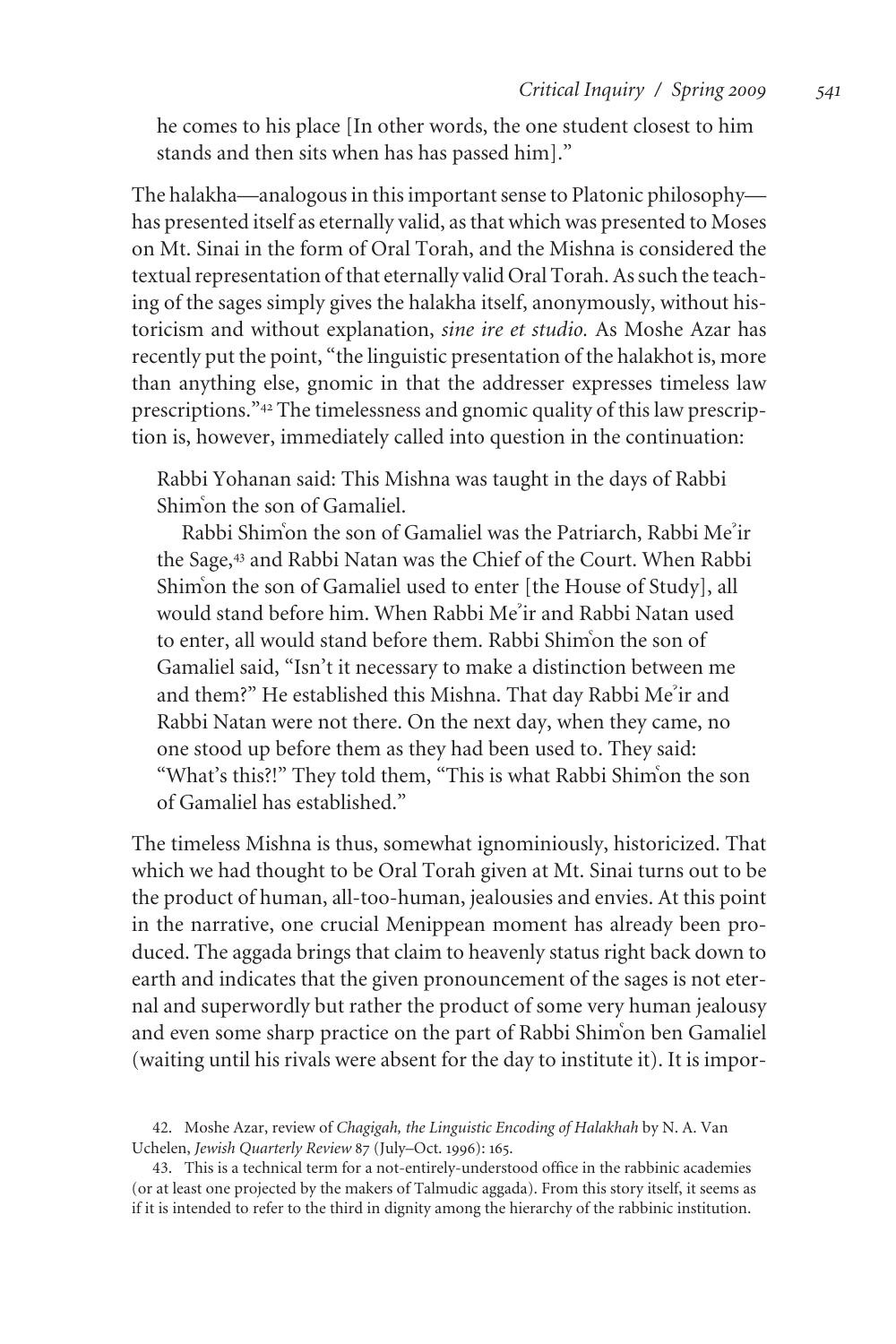tant to note that the only statement that is actually Rabbi Yohanan's (or even attributed to him) is the statement that this teaching was given in the time of Rabbi Shim`on the son of Gamaliel. All the following narrative is in Babylonian Aramaic and clearly a later Babylonian production, the implication of which is that formerly the disciples had treated the three officials of the House of Study equally, but now the halakha has been changed owing to the Patriarch's overweening jealousy of his status. This story is almost Lucianic (if not Petronian) in its expression of contempt for the Patriarch, but lest we see it as the propaganda of a particular antipatriarchal party among the Rabbis (there were such, for sure), we find out right away that its contempt is equally great for the Patriarch's antagonists.

The story goes on to indicate a somewhat scurrilous response in turn on the part of these others of the holy band of transmitters of the eternal Torah, including our hero, the saintly Rabbi Me'ir:

Rabbi Me'ir said to Rabbi Natan: "I am the Sage, and you are the Chief of the Court, let us establish a matter of our own." Rabbi Natan said to him, "What shall we do?" "Let's ask him to teach us Uqsin, which he doesn't know, and since he has not learned, we will say to him 'Who shall recite the powers of God, recite all of his praise?' [Psalms 106:2] [which should be interpreted as:] For whom is it appropiate to recite the powers of God? For him who can recite all of his praise! We'll get him fired, and you will be the Patriarch and I will be the Chief of the Court."

Rabbi Jacob the son of Martyrs [?] heard him and said [to himself], "Perhaps, G-d forbid, he will be shamed." He went and sat behind the upper room of Rabbi Shim`on the son of Gamaliel. He repeated it [Tractate Uqsin] and went over it; repeated it and went over it. He [Rabbi Shimon the son of Gamaliel] said "What is he saying? Perhaps G-d forfend, there is something brewing in the House of Study!" He concentrated and investigated it and went over it.

On the morrow, they [Rabbis Me'ir and Natan] said, "Let the master teach us of Uqsin." He began and taught. After he had explained it, he said to them, "If I had not studied it, you would have shamed me." He became angry and threw them out of the House of Study.

They [our exiles] would write their difficulties on sherds and throw them into the House of Study. Whatever [the other disciples] could resolve, they resolved, and what they couldn't resolve, [the exiled Rabbis outside] resolved and threw in [the answers].

Rabbi Yose said: "The Torah is outside and we are inside!?" Rabbi Shim`on the son of Gamaliel said to them: "Let them in, but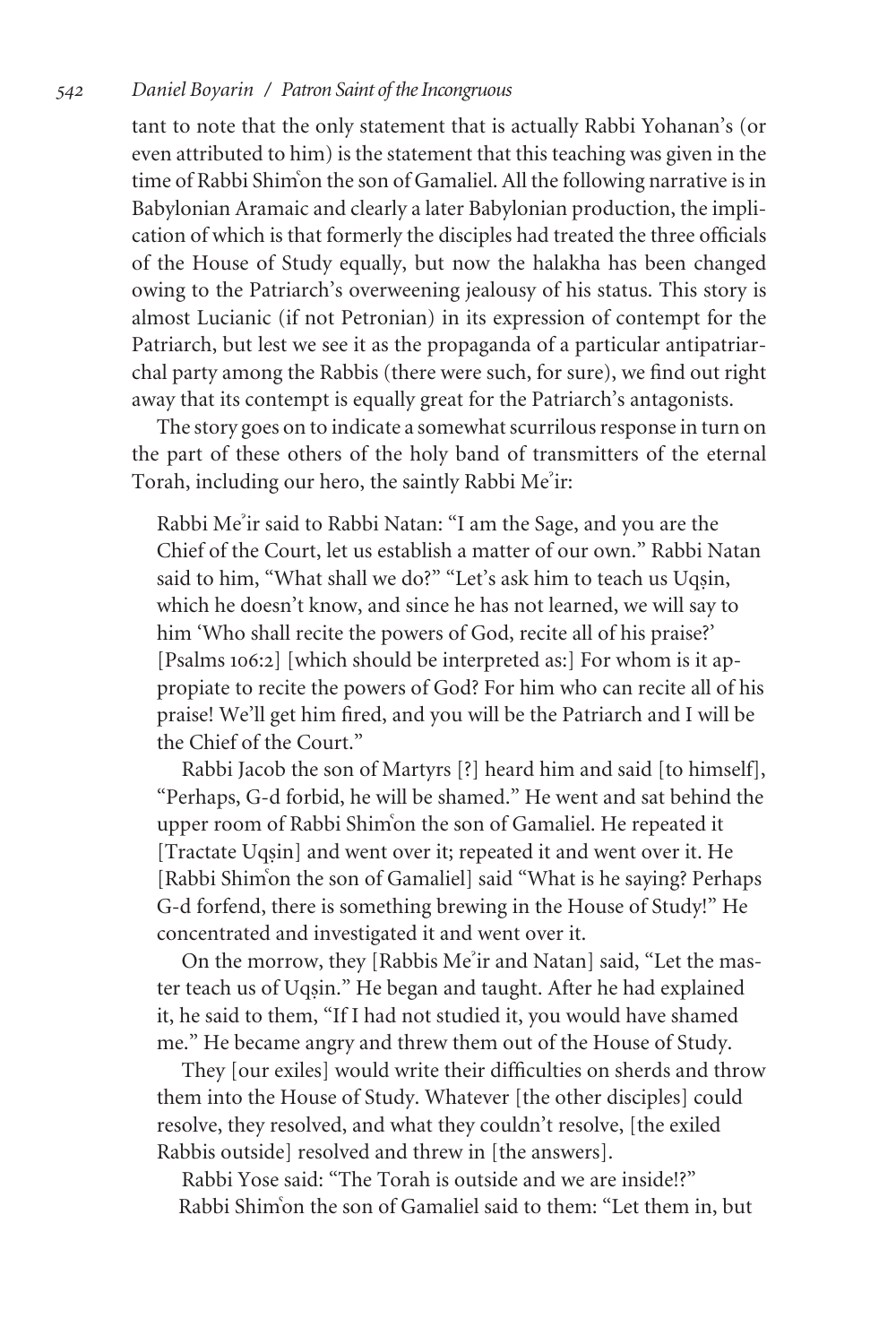fine them that their utterances will not be transmitted in their names." They referred to Rabbi Me'ir as "Others" and Rabbi Natan as "There are some who say."

It was shown to them in a dream: "Go and make peace with Rabbi Shim`on the son of Gamaliel." Rabbi Natan went and Rabbi Me'ir didn't go, saying, "The words of dreams neither raise nor lower [count for nothing]." When Rabbi Natan went, they said to him, "Granted that the buckle of your father [a badge of office] was efficacious for you in becoming the Chief of the Court, should it have been efficacious in becoming the Patriarch?"

Rabbi teaches Rabbi Shim`on the son of Rabbi [that is, cited the following tradition in this form to his own son, the grandson of Rabbi Shim-on ben Gamaliel]: "Others say: If it were *temura,* it is not sacrificed." He [the son] said to him [the father]: "Who are these whose water we drink and don't mention their names?" [Who are you citing as authorities but in this strange anonymous fashion?] He answered him, "People who wished to uproot your honor and the honor of your father's house." He [the son] said to him, "Your love and your hatred and your jealousy are all lost and gone" [Eccl. 9:6]. He [the father] answered him, "The enemy is dead, the swords are forever" [Psalms 9:7; the effectiveness of the past in the present]. He [the son] said to him, "Those words [apply] in a case in which his [the enemy's] actions were effective. As for these, their actions had no effect." He [the father] repeated it again and said in the name of Rabbi Me'ir: If it were *temura,* it is not sacrificed. Rava commented: "Even Rabbi who was a humble man said 'They said in the name of Rabbi Me'ir'; he didn't say, 'Rabbi Me'ir said.'" [Horayot 13b-14a, following Paris 1337]

Our story is doubly deflationary. First of all, as already noted, it drags a moment of the halakha, indeed of the Mishna, the very "Oral Torah" itself, down from its otherwordly eternal status and mires it as the grossest of parodies of a historicist account. Secondly, however, it deflates the very claim of our rabbinic hero to superiority and turns his status right over from the most authoritative of the Rabbis to the most nearly marginalized, from the one who need not be named to the one who may not be named.

There are three incompatible accounts of Rabbi Me'ir's anonymity in the Talmud. In reading these three accounts together, I would suggest that taken as such they thematize this peculiar holy man as an emblem of the very text he inhabits and that produces him and which he produces. The "serious" version affords this anonymity great dignity: "Rabbi Yohanan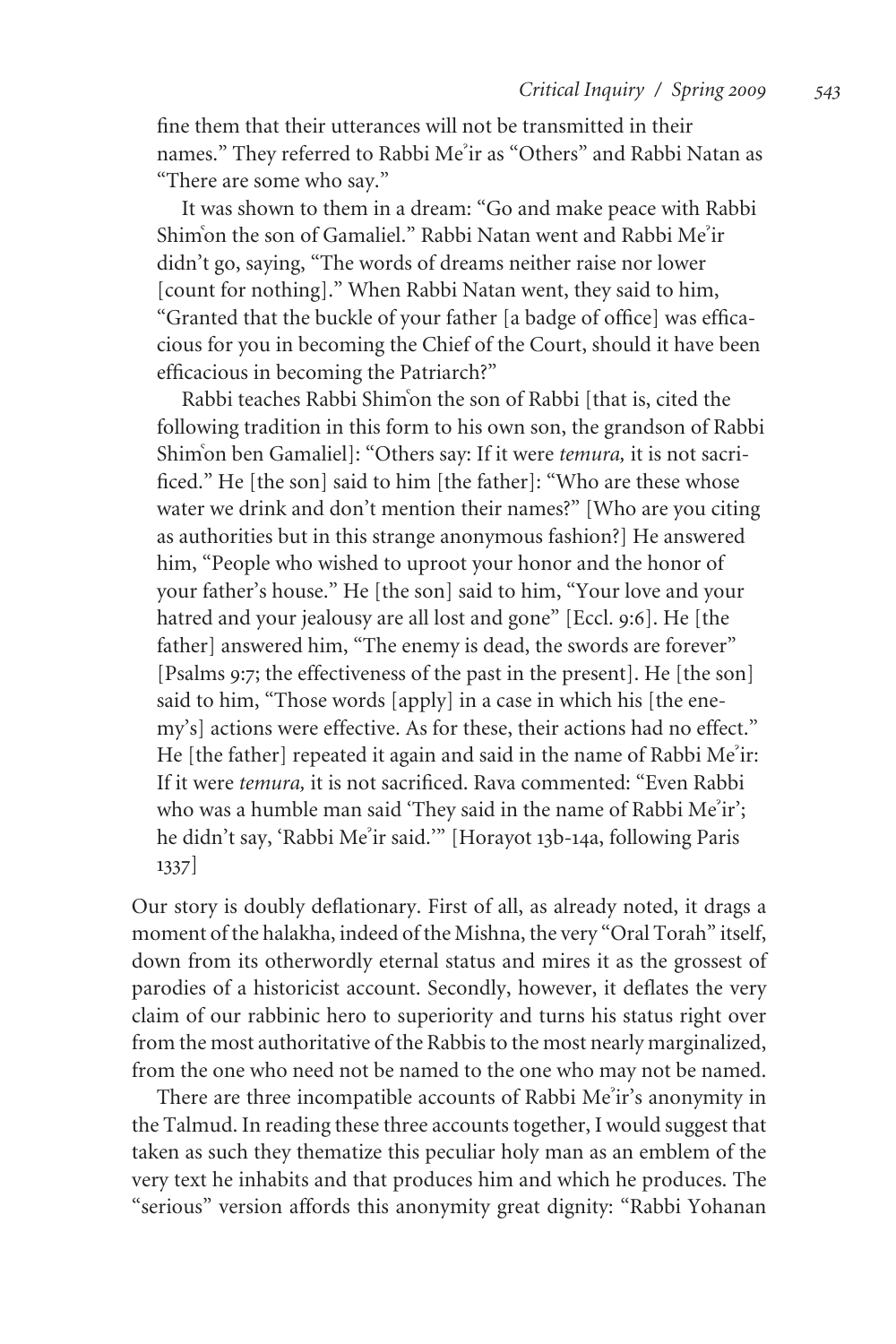says: The anonymous voice in the Mishna is Rabbi Me'ir" (Babylonian Talmud, tractate Sanhedrin 66a). In this version it is Rabbi Me'ir's overwhelming superiority to his fellows that caused Rabbi Yehuda, the editor of the Mishna, to adopt his teacher's teachings nearly in their entirety (and in his own anonymous voice).<sup>44</sup> As we have seen, in the "serious" version, the halakhic dictum of Rabbi Yohanan just cited, Rabbi Me'ir's anonymity is represented as the sign of his great authority. He is, as it were, the anonymous voice behind the most authoritative text of all, the Mishna; Rabbi Yehuda the Patriarch, otherwise known just as Rabbi, is the actual author of the text. In what might be taken as the "serious" register of the tradition, Rabbi Me'ir is understood, then, to exercise and manifest his supereminent prestige through this anonymity. He is the one who need not be named because he is, in some sense, the author of the tradition. I would suggest that this aspect of the holy man is a representation, in effect, of the anonymity of the *stamma,* that anonymous voice that produces the Talmud (synchronically if not diachronically as well). Our own authority, says this anonymous voice, is guaranteed, certified by our namelessness and thus timelessness, our ahistoricity (very much, in that sense, like that of Plato).<sup>45</sup>

Our story, however, brings this lofty conception crashing down to earth in a rather cynical fashion. The reason that Rabbi Me'ir is not mentioned by name is not owing to his prestige but owing to an ignominious "punishment" on the part of the Patriarch. The story, read in this fashion, is thus a "Menippean" reflection, a "formulation of the inadequacy of human knowledge." There is, moreover, within the Talmud a third explanation of the "anonymity" of Rabbi Me'ir, which brings it ever closer to the Menippean tradition with all of its ambivalence:

Rabbah bar Shila once came upon Elijah the prophet. He said to Elijah, "What is the Holy One, blessed be he, doing?" Elijah replied, "He is reciting the teachings that are spoken by all of the rabbis— except for those of Rabbi Me'ir." "And Why?" [asked Rabbah bar Shila]. [Elijah] said, "Because Rabbi Me'ir learned the teachings of Elisha ben Abuya, who abandoned his faith." Rabbah said, "And Why?! Rabbi

44. For a tenth-century Babylonian rabbinic account of the wonders of Rabbi Me'ir's Mishna and the reason that Rabbi Judah chose it to be *the* Mishna, see *Igeret Rav Sherira gaon: Mesuderet bi-shene nushaot Nusah Sefarad ve-Nusah Tsarfat,* ed. Sherira ben Hanina and Benjamin Menasseh Lewin (Haifa, 1921), pp. 28–30. For some discussion of the passage (with a translation), see Elizabeth Shanks Alexander, *Transmitting Mishnah: The Shaping Influence of Oral Tradition* (Cambridge, 2006), p. 79.

45. Compare Goldhill, *Who Needs Greek? Contests in the Cultural History of Hellenism* (New York, 2002), p. 63.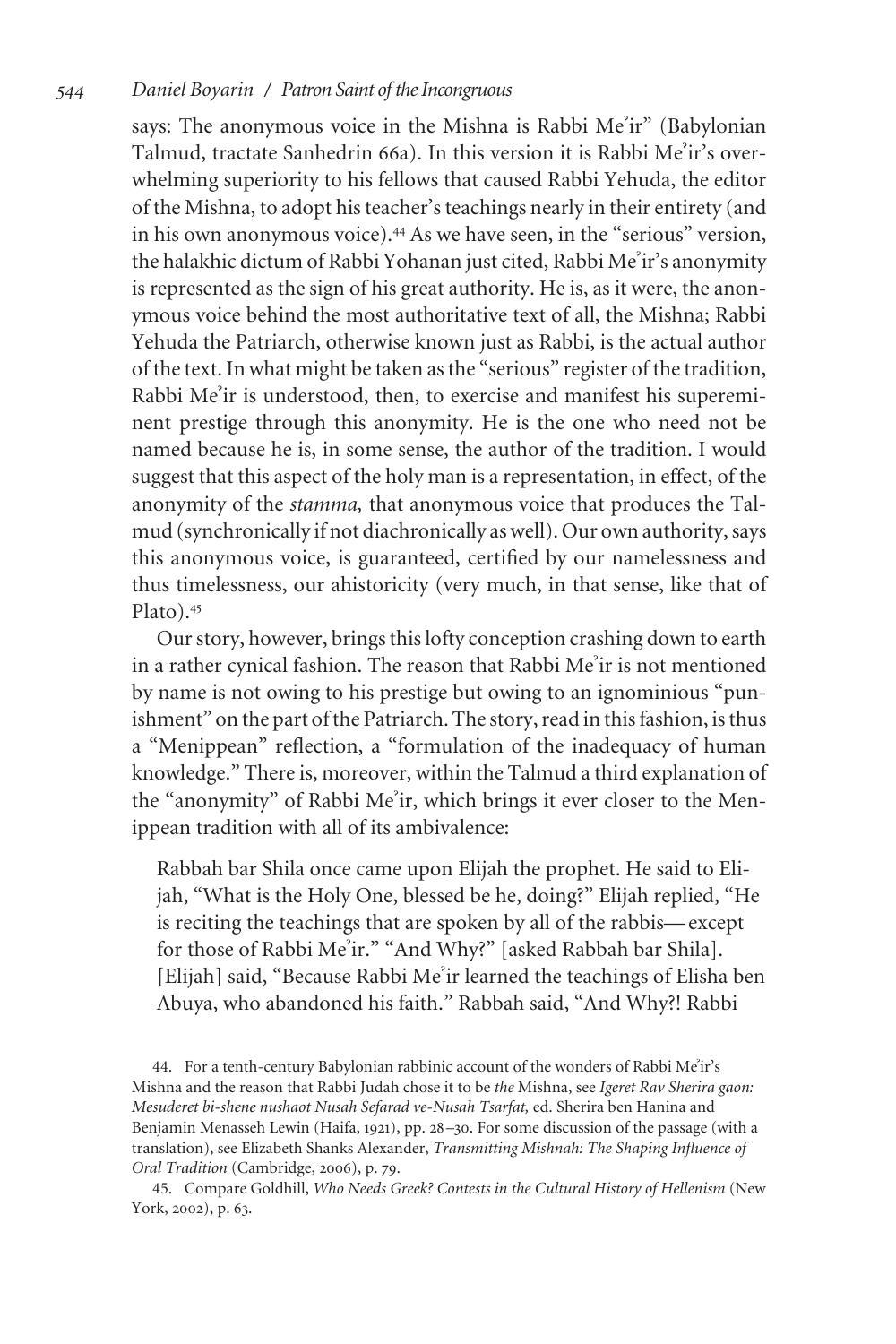Me'ir found a pomegranate, ate the fruit and threw away the peel!" [Elijah] said to [Rabbah], "Now he says, 'My son Me'ir, says.  $\ldots$ ." [Hagigah 15b]

This version includes an allusion to yet another queer sequence of stories about Rabbi Me'ir's relations with his teacher, the famous heretic Elisha ben Abuya, known as Aher, the Other One, and thus also dispossessed of his name. In this version, Rabbi Me'ir is not cited in Heaven when they learn Torah there, when God repeats the teachings of the disciples there, owing to his loyalty and commitment to that teacher, lately become archheretic. One of the Babylonian *amoraim*, on hearing this sad report of Rabbi Me'ir's nonpersonhood from Elijah the Prophet, remonstrates with this messenger from God that the disciple did not take the master's heresies but only his kosher teachings of Torah, and thence, immediately, Rabbi Me'ir's name is once again mentioned in the Yeshiva in Heaven. The spirit of the Menippean satire is written all over this little story. Less corrosive in its attitude towards the sages than the last one, it marks rather a sort of Menippean ambivalence about them, their studies, and their discipleship rather than the cynicism so close to the surface of the former. The debasement of the lofty that is emblematic of the Menippea is doubled within the story. First, the Torah itself is taken down from her shelf of timeless and unchanging value in which nothing is ever added and nothing ever changed but only discovered as permanent and unvarying truth. The rabbinic hero/saint himself, together with his Torah, is removed from any idealized position as perfected human and brought down to earth with all of his competitiveness, pettiness, and slyness unblemished. He—together with his Mishna herself<sup>46</sup>—is the very type of the Bakhtinian carnivalized hero. As Dina Stein has emphasized to me, the limit case of the internal (Menippean) satire is reached with the figure of Aher who actually leaves the rabbinic fold. Although Rabbi Me'ir, his devoted disciple, follows after him, he goes only so far, only to the limits of violating the Sabbath, and then turns back. The essence of the story is in the reaching of the limit of halakhic authoritativeness and then turning back.

## *Rabbi Meir and the Second Sophistic*

A crucial support for this interpretation can be found in the fact that Rabbi Me'ir is portrayed in yet another Babylonian Talmudic text as a sophist and thus as a figure who stands directly against, as it were, the truth

<sup>46.</sup> Lest this personification sound extreme, I would adduce the fact that by the early modern period, a prominent Jewish mystic and lawyer can envision the Mishna as a female figure who comes to him in visions and instructs him; see R. J. Zwi Werblowsky, *Joseph Karo, Lawyer and Mystic* (London, 1962).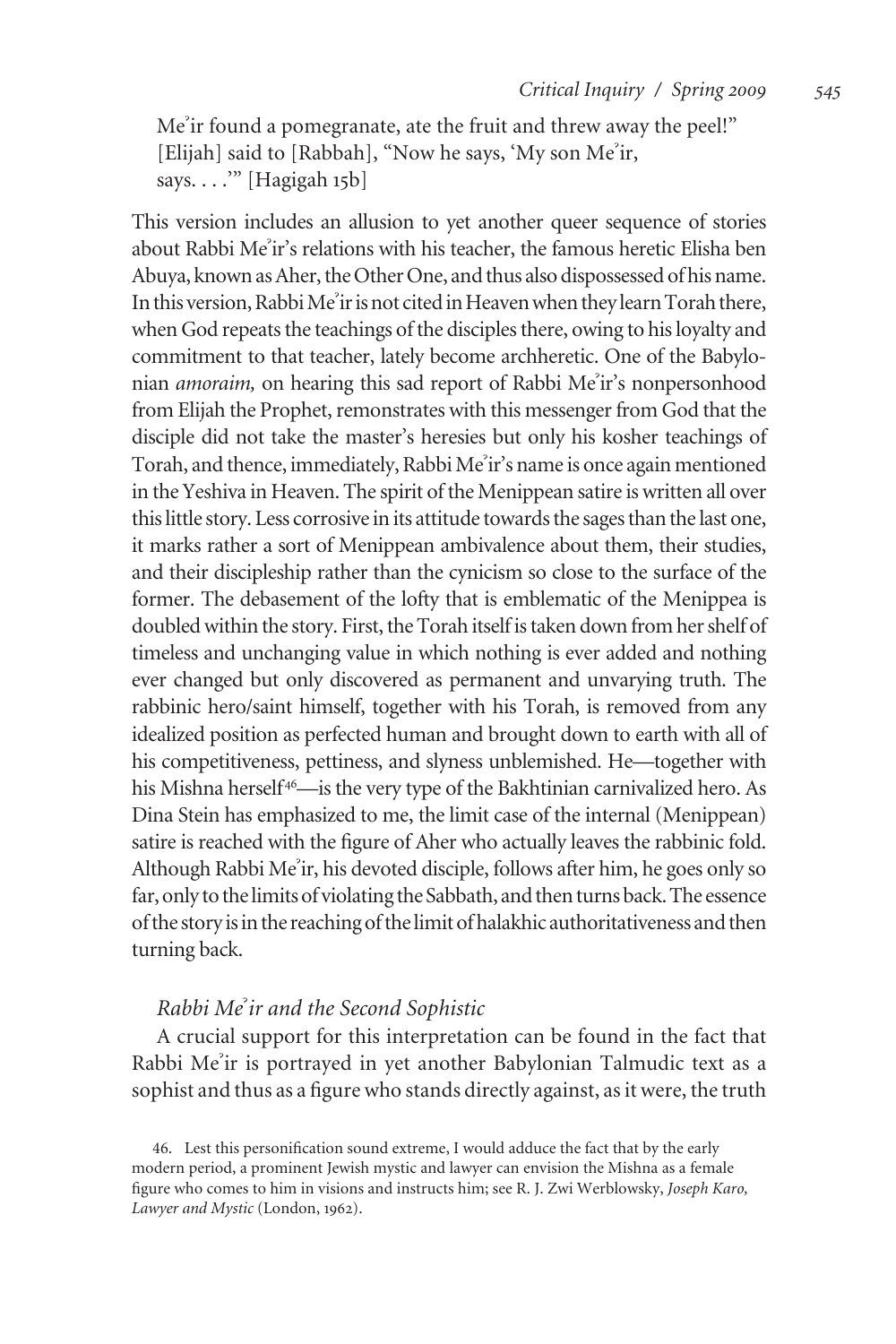claims of the halakha.<sup>47</sup> We need look no further than Lucian for evidence that, as late as his lifetime, sophists or rhetors were considered in important senses the opposite numbers of philosophers. Lucian himself thematizes this opposition while transgressing it flamboyantly, most floridly in his text known as *Twice Accused.* It is therefore of not inconsiderable significance that there is at least one highly important marker within the Babylonian corpus of Rabbi Me'ir traditions that stops just short of explicitly naming him as a sophist:

Rabbi Aha the son of Rabbi Hanina said: It is revealed and known before the One Who Spoke and the World Was that there was none like Rabbi Me'ir in his generation. Why then did they not establish that the halakha is [always] like his view? Because his colleagues could not determine his true opinion, since he would say of the impure: "pure" and of the pure: "impure" and find arguments [lit. faces] for this. We have a tradition that his name was not Rabbi Me'ir but Rabbi Miyasha. Why then was he called Me'ir [the Enlightener], because he used to enlighten the faces of the Sages in the halakha. . . . Rav said: the fact that I am sharper than my colleagues is because I saw Rabbi Me<sup>2</sup>ir from behind, and if I had seen him from in front, I would have been even sharper, for it says "let your eyes see your teachers."<sup>48</sup> Rabbi Abbahu said that Rabbi Yohanan said: Rabbi Me'ir had one disciple whose name was Symmachus who would say about every matter which is pure forty-eight proofs that it is impure and about every matter which is impure forty-eight proofs that it is pure.<sup>49</sup> We have a tradition that there was a senior disciple at Yavneh who would purify the impure creeping things with one hundred and fifty proofs. [Tractate Eruvin 13b (paralleled in the same tractate at 53a)]

It is hard to imagine a more ambivalent portrayal than this. The halakha is not in accordance with Rabbi Me<sup>2</sup>ir's views, even though he enlightened the Rabbis in halakha, because he was able to produce equally compelling arguments on both sides of any halakhic question (and did, at least according to this report!), and the disciples accordingly could not determine his true view. Rabbi Me<sup>2</sup>ir, it seems, was as disconcerting to his fellows as Carneades was for the Romans when he engaged in a similar intellectual and discursive practice.

48. Following the undoubtedly correct reading in ms. Vat. 109, Rabbi (Yehuda Hanassi) had certainly seen Rabbi Me'ir from "in front" as well.

49. The text found in some manuscripts that reads "who would say about every matter which is pure forty-eight proofs that it is pure" makes no sense whatever. I follow here the interlinear gloss in the complete Talmud manuscript, Munich 95.

<sup>47.</sup> For other indications of sophistic connections in the Talmud, see Boyarin, "Dialectic and Divination in the Talmud," in *The End of Ancient Dialogue,* ed. Goldhill (Cambridge, 2008), pp. 217–41.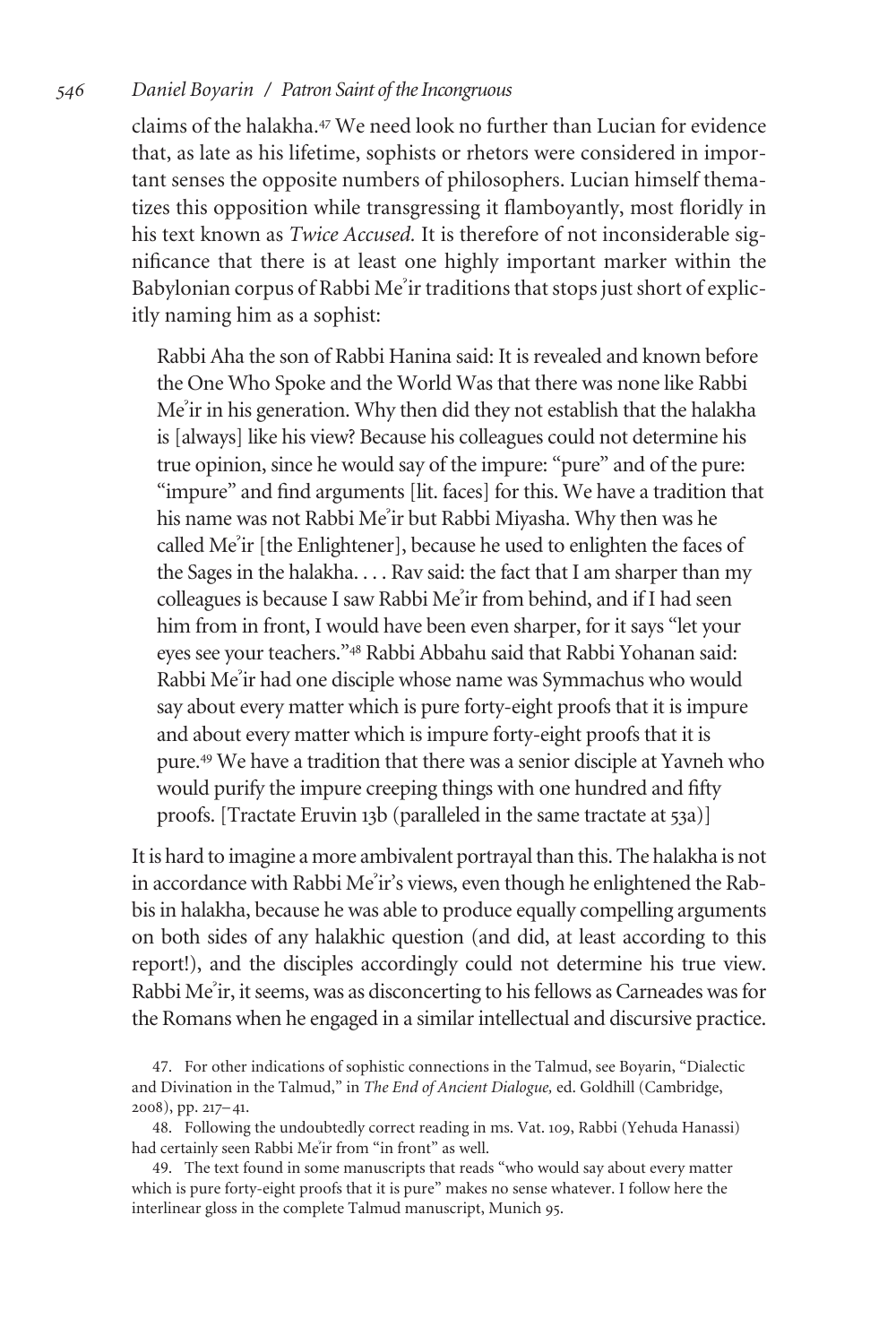This reported practice connects Rabbi Me'ir directly with sophists and sophism and indeed most strongly to Protagoras himself, the first and greatest of the sophists, as well as to Gorgias his fellow.<sup>50</sup> While this has been typically taken in the scholarly (and philosophical) world as Plato intended us to understand it, namely, as a kind of charlatanism, it is possible to reread it rather as precisely a commitment to a genuinely dialogical critique of the very institution of*episteme*itself, which, for the Talmud, as we have seen already, would be located in the realm of halakhic, not philosophical, knowledge.<sup>51</sup> This text perfectly encodes the particular and peculiar yoking that is the Babylonian Talmud. On the one hand, as Kovelman has noted, Rabbi Me'ir is presented here as no less than an antitype of Moses himself or, even better, as God himself to Rav's Moses, were it possible to say that, for, of course, it is Moses who only saw the back part of God and not his face. Kovelman himself believes that the comparison is in itself parodic. As he has written, "Yet to make this parody, he [the author of this text] must have been aware of a certain exegetical cliché. Exodus 33:12–23 ought to have been [that is, must have been] systematically construed even before the anecdote appeared as a demonstration of the capabilities and limits of human cognition."<sup>52</sup> On the one hand, the comparison to Moses is a hagiographical topos of the time and place of the composition of the Talmud, as evidenced by Gregory of Nyssa's life of Gregory Thaumaturgus, but on the other hand, the precise incident (parodically?) referred to in Moses' own biography is thoroughly within the thematics of an

#### 50. This stance has been well described by Richard Enos:

Gorgias was the beneficiary not only of the theory of probability but also of a philosophical tradition that would establish tenets for support of his anti-Platonic view of rhetoric. A generation before Gorgias, Zeno formalized the notion of securing contrary conclusions from shared premises and established the dialectical method of arguing from contrary positions.... This system of inquiry proceeds from premises that are not agreed upon; the conclusions result in a choice of probable positions. Thus, contrary to the dialectic of Plato . . ., conclusions expose contradictory positions in relative degrees of strength. The apparent incompatibility of these paradoxical and antithetical positions prompted Plato to dismiss such notions as avoiding a quest for absolute knowledge . . . and attempting to confuse appearance with reality. Plato's objection to the philosophical implications of Gorgias's rhetoric concentrated upon the charge that such inquiries did not seek knowledge as a realization of virtue.... Consequently the inherent worth of rhetoric could in no way compare with that of the "art" of philosophy, which avoids deception and seeks truth . . . by examining knowledge of first principles.... Plato saw an unbridgeable gap between the examination of certain knowledge leading to virtue and the "deception" inherent in the relativism of sophistic rhetoric. [Richard Leo Enos, *Greek Rhetoric before Aristotle*(Prospect Heights, Ill., 1993), pp. 77–78]

51. I have undertaken such a rereading of Protagoras (not Plato's) in an argument that will form part of *Socrates and the Fat Rabbis*.

52. Arkady Kovelman, *Between Alexandria and Jerusalem: The Dynamic of Jewish and Hellenistic Culture* (Leiden, 2005), pp. 82–83.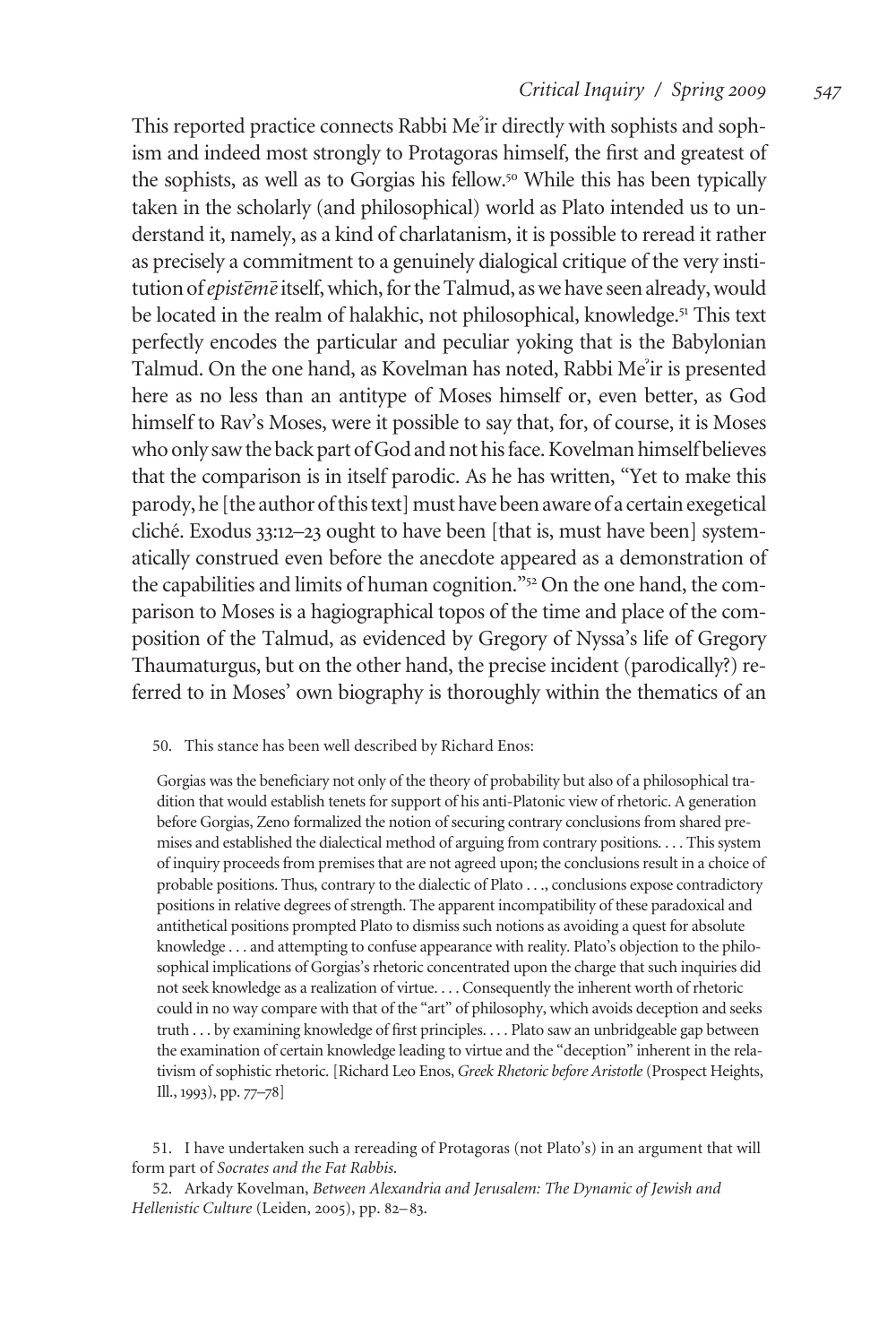intellectual critique of the intellect and thus a*mise en abyme,* in my view, of the Talmud itself. The sophistic theme is thus perfectly congruent with the hagiography here.

The connection of one of the most authoritative of the rabbis with sophistical manipulations of (a critique of) halakhic *episteme*strikes me as being of a great deal of importance and interest. The suggestion that I put forward is that the sophistry of Rabbi Me'ir is, in some sense, at the very heart of the Talmudic enterprise itself, an enterprise that both asserts the value of and critiques the limitations of intellect as means of knowledge and control of the world. If the function of Menippea is, as Relihan argues, to abuse scholars "for mastery of a learning that was insufficient to explain or to control the irrational and human world,"<sup>53</sup> then the legends about Rabbi Me'ir certainly fit into that genre.<sup>54</sup> Even though the term *abuse* might be off in tone for the Talmud, its overall import, I would suggest, is "that any attempt to reduce the strange phenomena of this world to rule and theory can lead only to the embarrassment of the theorist" (*AMS,* p. xi)—a point to be taken to heart by the modern theorist as well. If we see sophism in general as a resistance movement against philosophy in the Platonic sense (an internal resistance within Plato as well, as I shall argue at the end of this project), then this signposting of Rabbi Me'ir as a Sophist is of great importance. Graham Anderson has already shown how the figures of the Sophist and the holy man become connected within the movement of thought known as the Second Sophistic and following.<sup>55</sup> Rabbi Me<sup>2</sup>ir's sophism thus connects very explicitly with the Second Sophistic and points toward other Hellenistic parallels to stories and aspects of his Babylonian Talmudic life. The seriocomic, or Menippea in its broadest sense, represents an "intellectual attitude adopted toward the value of truth and the possibility of meaning" and not a mere style (*AMS,* p. 6). Far from being a jeu d'esprit, or "mere" folklore, or anything that can be dismissed at all, the biographical legends, the wilder and more bizarre the better, have to be read together with the halakha of the Babylonian Talmud as absolutely essential to any rich and full reading of that definitive text of historical rabbinic Judaism.

53. Relihan, *Ancient Menippean Satire* (Baltimore, 1993), p. x; hereafter abbreviated *AMS.*

54. As also the famous narrative about Moses and Rabbi Akiva which will be treated in another chapter of the present research. There, to be sure, Rabbi Akiva is abused quite literally, tortured by the Romans, while the inadequacy of the sages to even understand what they see, hear, and know is rendered explicit in the divine command to Moses to be silent. For the text and a preliminary analysis, see Boyarin, *Border Lines: The Partition of Judaeo-Christianity* (Philadelphia, 2004), pp. 165–66.

55. See Anderson, *Sage, Saint, and Sophist,* pp. 37–38.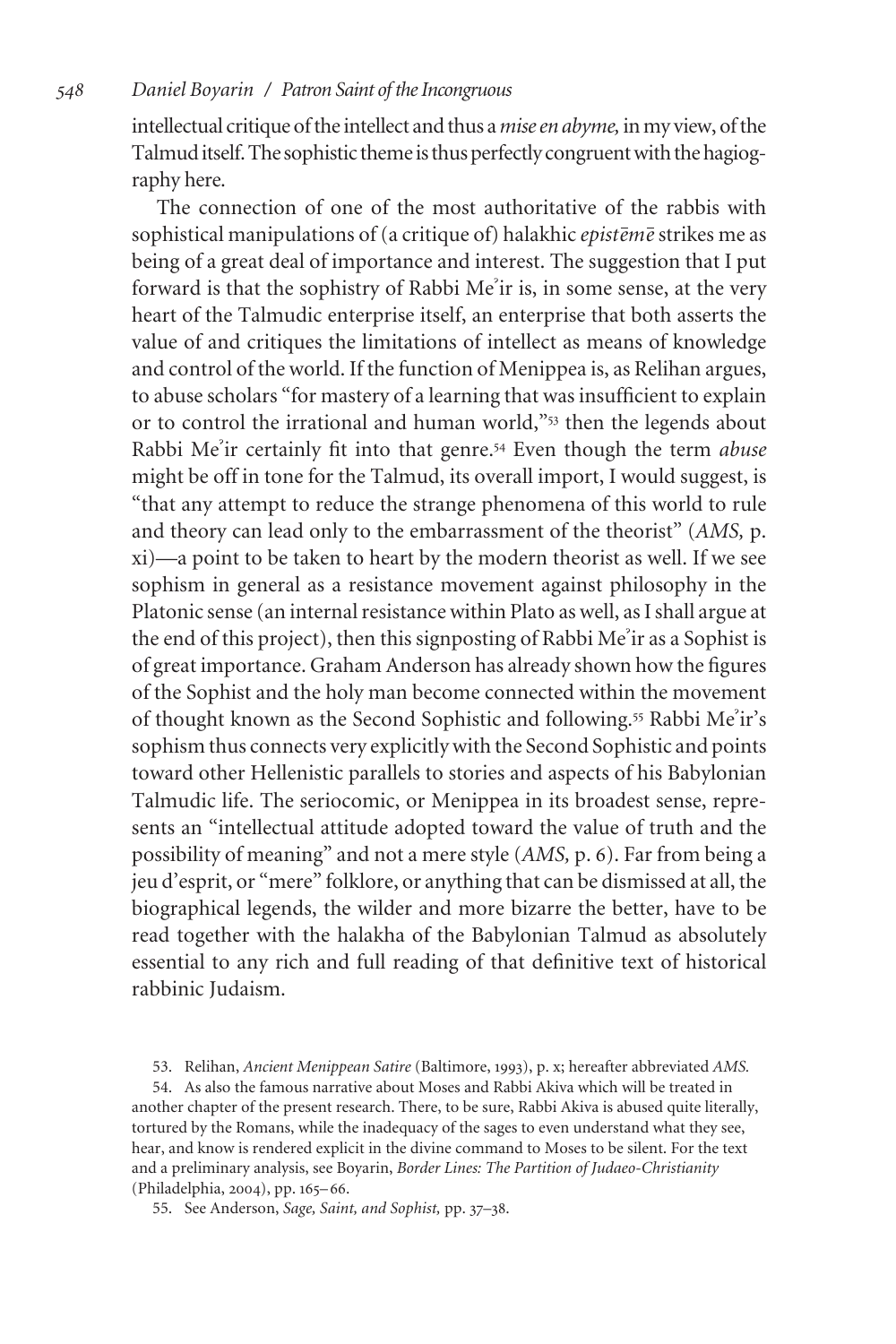## **5. Saints Are Good for Thinking With: Notes toward an Interpretation**

The biographic aggada of the Babylonian Talmud can be better understood when the legends of the Rabbis' lives, even the saintliest of them, are read as part and parcel of the carnivalistic legend tradition of the Talmud's world. The Rabbis of the Talmud seem indeed to be antiheroes as often as they are heroes or at any rate such deflated heroes as those whom Bakhtin describes. More specifically, there are important ways in which the aggada of the Talmud manifests narrative elements that are specifically associated with Menippean literature. There are stories of meetings between Rabbis and heavenly figures, of deaths and miraculous resurrections, "méssaliances, disguises and mystifications, contrasting paired images, scandals, crowning/decrownings, and so forth. (*PD,* p. 133).<sup>56</sup> Most importantly, the very carnivalization of the legends of late antiquity and in the aggada "made possible the transfer of ultimate questions from the abstractly philosophical sphere, . . . to the concretely sensuous plane of images and events" (*PD,* p. 134). In the aggada, Rabbis find themselves cheek-by-jowl with rulers, rich men, thieves, beggars, and hetaerae, the cast of characters of the Menippea (see *PD,* p. 135). My point is not, of course, to argue that the Talmud is Menippean satire but rather that it is part and parcel of an assemblage of heterogeneous literary forms and individual texts of its general time and place that participate in the Menippean genre or make use of it in various ways. As Relihan has written, "a mixture of incompatible elements will hardly do as a rigorous definition of a genre, and in fact this genre has coughed up quite a few idiosyncratic works that are often taken as sui generis. . . . The *Satyricon* has been seen as a unique cross-fertilization of genres; and the *Consolation of Philosophy* has given rise to similar wonderment" (*AMS,* p. ix). Indeed, as Relihan shows, it is a mistake to think of the Menippean as a genre; rather it should be discussed as a much broader classification of a literary system of late antiquity, one that in one sense is characterized precisely by its annihilation of genre (see *AMS,* p. 5). My suggestion here is that it will prove highly productive to consider the Talmud as part of that destruction of genres and new birth of hybrid forms. The halakha and aggada of the Talmud together produce such a hybrid, a *spoudogeloion* (serious laughing) of a text. As Bakhtin informs us, "The [seriocomical genres] are all—to a greater or lesser degree—saturated with a specific *carnival sense of the world,* and several of them are direct literary

56. In this regard, one of the classic moments of Menippea in Talmudic literature is surely the moment in which Elijah reports to us that at the moment of his defeat, as it were, in halakhic reasoning by Rabbi Yehoshuaʿ, God clapped God's hands and laughing declared, "My children have defeated me."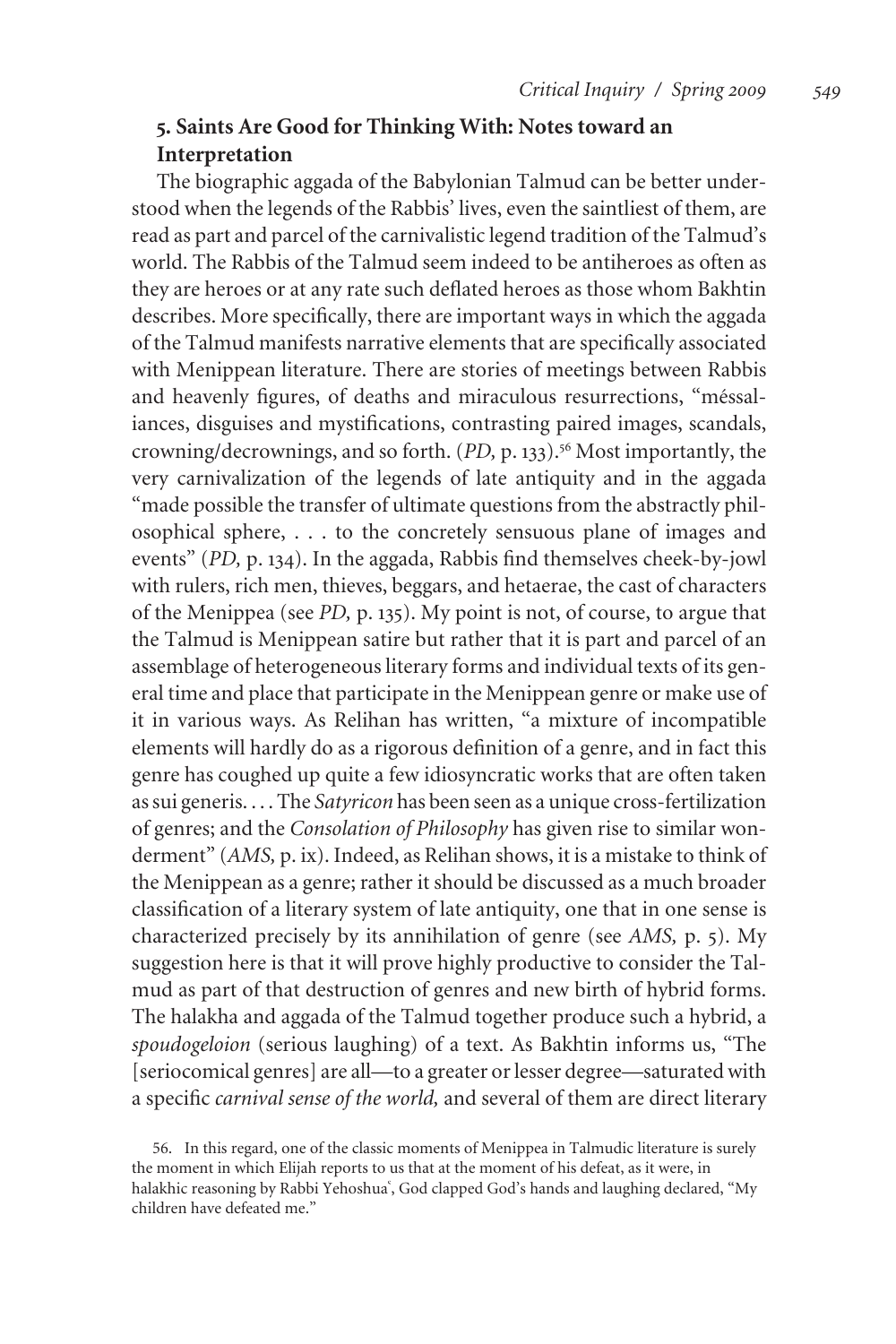variants of oral carnival-folkloric genres. . . . In all genres of the seriocomical, to be sure, there is a strong rhetorical element, but in the atmosphere of *joyful relativity* characteristic of a carnival sense of the world this element is fundamentally changed: there is a weakening of its one-sided rhetorical seriousness, its rationality, its singular meaning, its dogmatism" (*PD,* p. 107). The thematization of epistemology via the commentary by intellectuals on their own practices seems particularly richly developed in this Mediterranean place and time and on all sides of the Mediterranean and its hinterlands. The particular combination that we find in the Talmud of sage, saint, and sophist seems to me to mark the moment of a culturally specific holy man that deeply connects the Talmud as a text and as a cultural product with the time-space of the particular anxieties, politics, and conditions—the pivotal intellectual problematics— of the eastern reaches of the Hellenistic world in late antiquity.

Richard Kalmin has already remarked "that in late antiquity the rudiments of a partly shared elite culture may have been emerging in Syria and Mesopotamia, perhaps a refinement of a rudimentary shared nonelite culture that had existed earlier."<sup>57</sup> This emergence—and note the parallel relationship between elite and nonelite in the proposals of Bakhtin and the hypothesis of Kalmin— of a shared culture manifested itself in large part in a regeneration of the literary system, its breakdown and re-creation in the new genres of the *spoudogeloion*. Rabbi Me'ir's life is, on this reading, a seriocomedy.

Jas' Elsner has proposed a somewhat different frame for analyzing this material. Arguing that stories of saintly fools are much more widespread than any narrative of genetic connection would make sense of, he proposes "a deeper existential issue about the earthiness/fleshiness (carnality?) of sainthood— one met by all traditions and effectively philosophized by Christianity into the God/Man business but in fact no less present in the contradictions of Me<sup>2</sup>ir between fallen flesh (in the brothel) and saviour untouched by the brothel into which he must walk to rescue the damsel. What is surprising is how many traditions resort to the same (very interesting) techniques . . . to dramatise and play through a fundamental contradiction in sanctity."<sup>58</sup> I do not dismiss such a model, which may prove very effective for articulating a certain kind of "deeper" meaning to various and disparate (perhaps even historically unconnected) traditions about holy men. However, at the same time, I would argue that the kind of

<sup>57.</sup> Richard Kalmin, *Jewish Babylonia between Persia and Roman Palestine* (Oxford, 2006), p. 174.

<sup>58.</sup> Jas' Elsner, letter to the author, Oct. 2006.